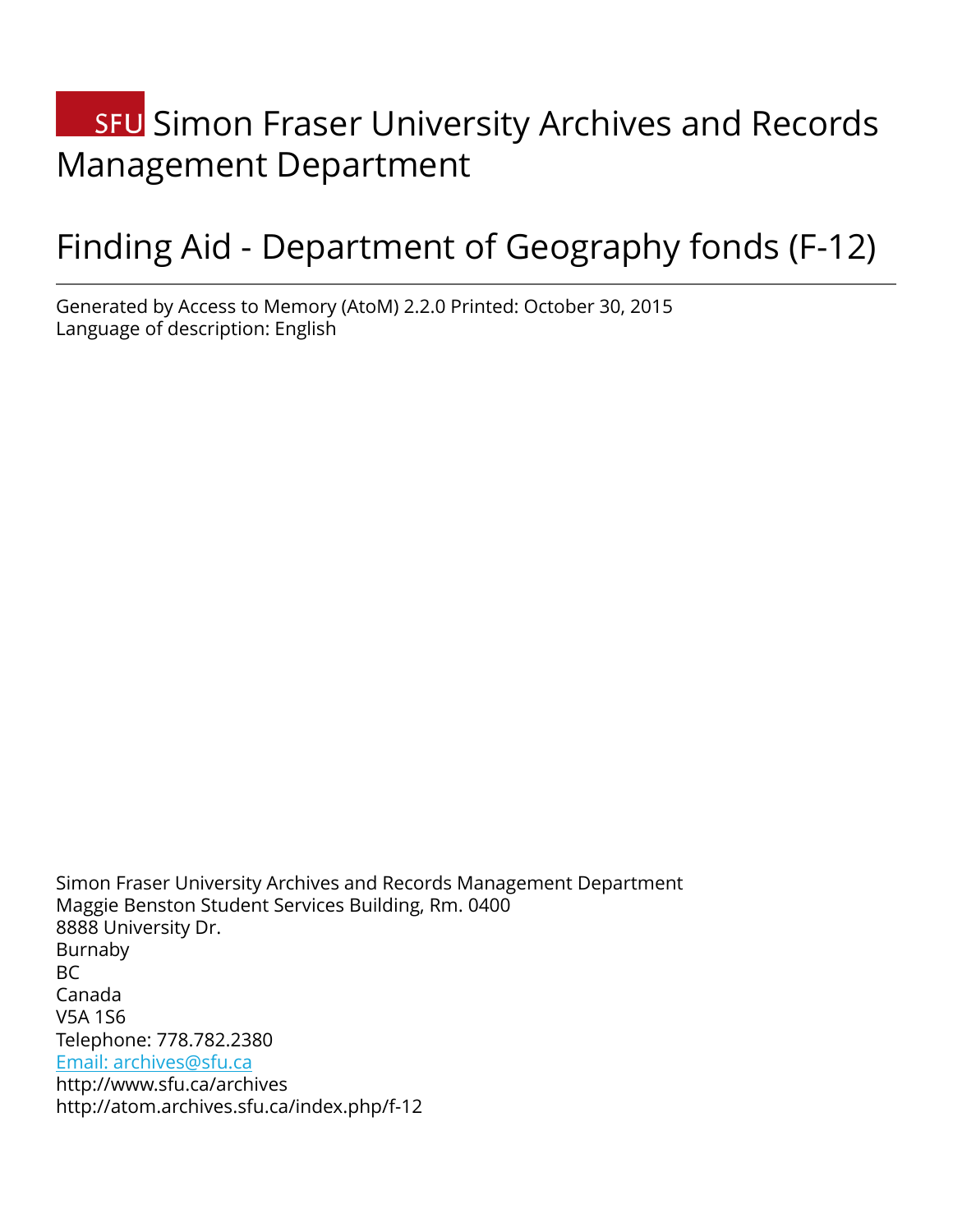# Table of contents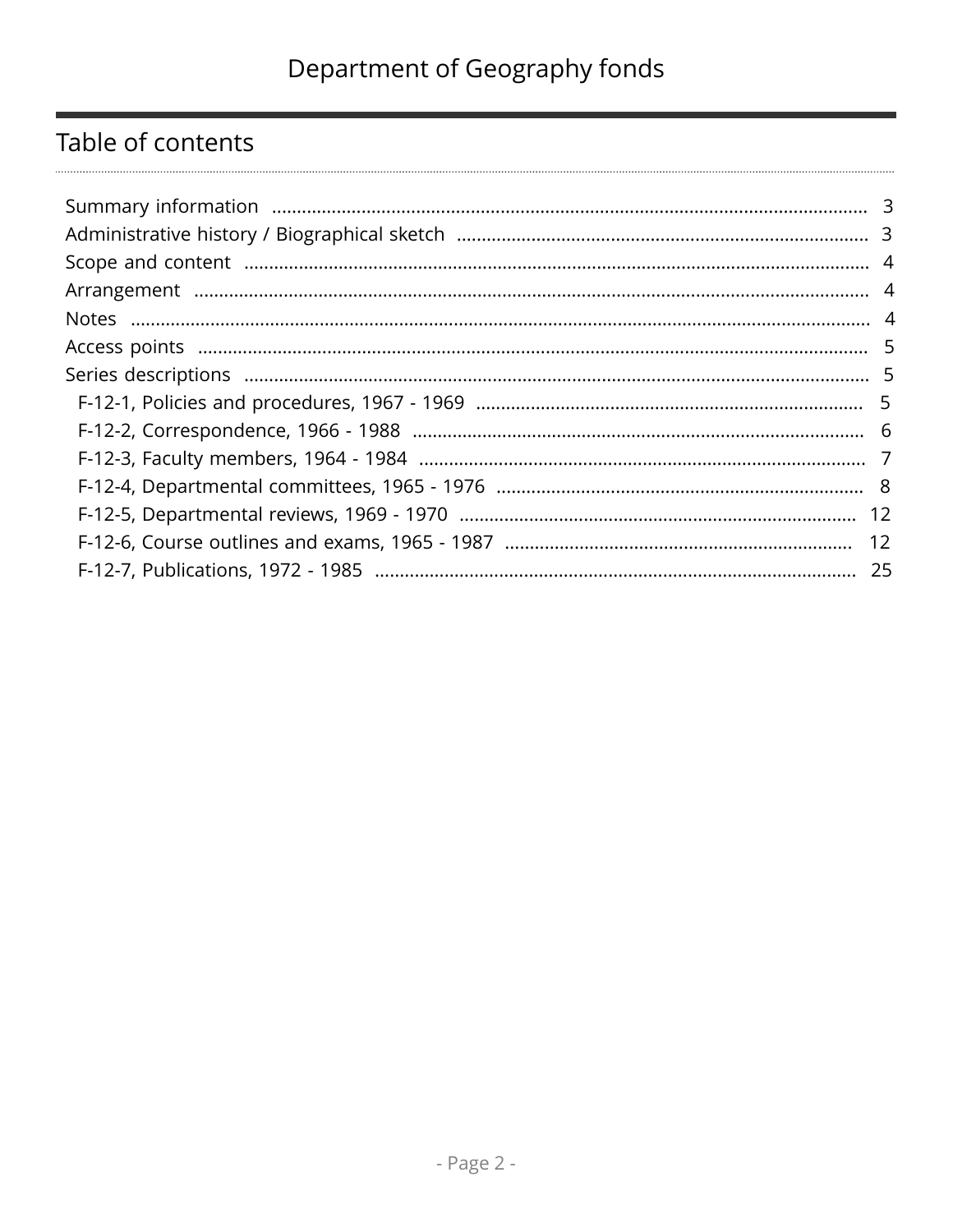## <span id="page-2-0"></span>Summary information

| Repository:                                     | Simon Fraser University Archives and Records Management<br>Department |
|-------------------------------------------------|-----------------------------------------------------------------------|
| Title:                                          | Department of Geography fonds                                         |
| ID:                                             | $F-12$                                                                |
| Date:                                           | 1964 - 1988 (date of creation)                                        |
| Physical description:                           | 2.75 m of textual records                                             |
| Dates of creation,<br>revision and<br>deletion: |                                                                       |

# <span id="page-2-1"></span>Administrative history / Biographical sketch

#### Note

The Department of Geography was established by the Board of Governors in 1965 as one of the original Departments in the Faculty of Arts. The Department was responsible, through its Head, for the promotion of research and the development and delivery of programs in the broad fields of Human and Physical Geography. In 1965, the Department consisted of five faculty members and offered six undergraduate courses in the areas of economic, social and physical geography. Subsequent additions to its degree program offerings were a M.A. and Ph.D. in 1966, a B.Sc. in Physical Geography in 1978 and M.Sc. in 1981. The latter two degrees were both through the Faculty of Science. In 1979, the Department had 21 faculty. Members of the Department have also been involved in interdisciplinary programs with other departments and faculties, including the Master of Natural Resource Management Program in Applied Science; the Canadian Studies Program in the Division of Interdisciplinary Studies; the Institute for Quaternary Research; and the Latin American Studies Program in the Faculty of Arts.

The Department was administered by a Chair and a number of standing committees. The Chair was the chief administrative officer, whose responsibilities included the management of the operational budget; faculty tenure, promotion and salary recommendations; teaching assignments; and representation of the Department to external bodies. The number and composition of departmental committees varied little over time. In a draft Constitution of 1969, there were nine standing committees: Undergraduate Studies, Graduate Studies, Library, Accommodation and Equipment, Budget, Appointments and Guest Lecturers, Salaries and Promotions, Cartographic Services, and Tenure. By 1990, the Resources Committee had replaced the former Accommodation and Equipment and Cartographic Services Committees; and the Departmental Tenure Committee had replaced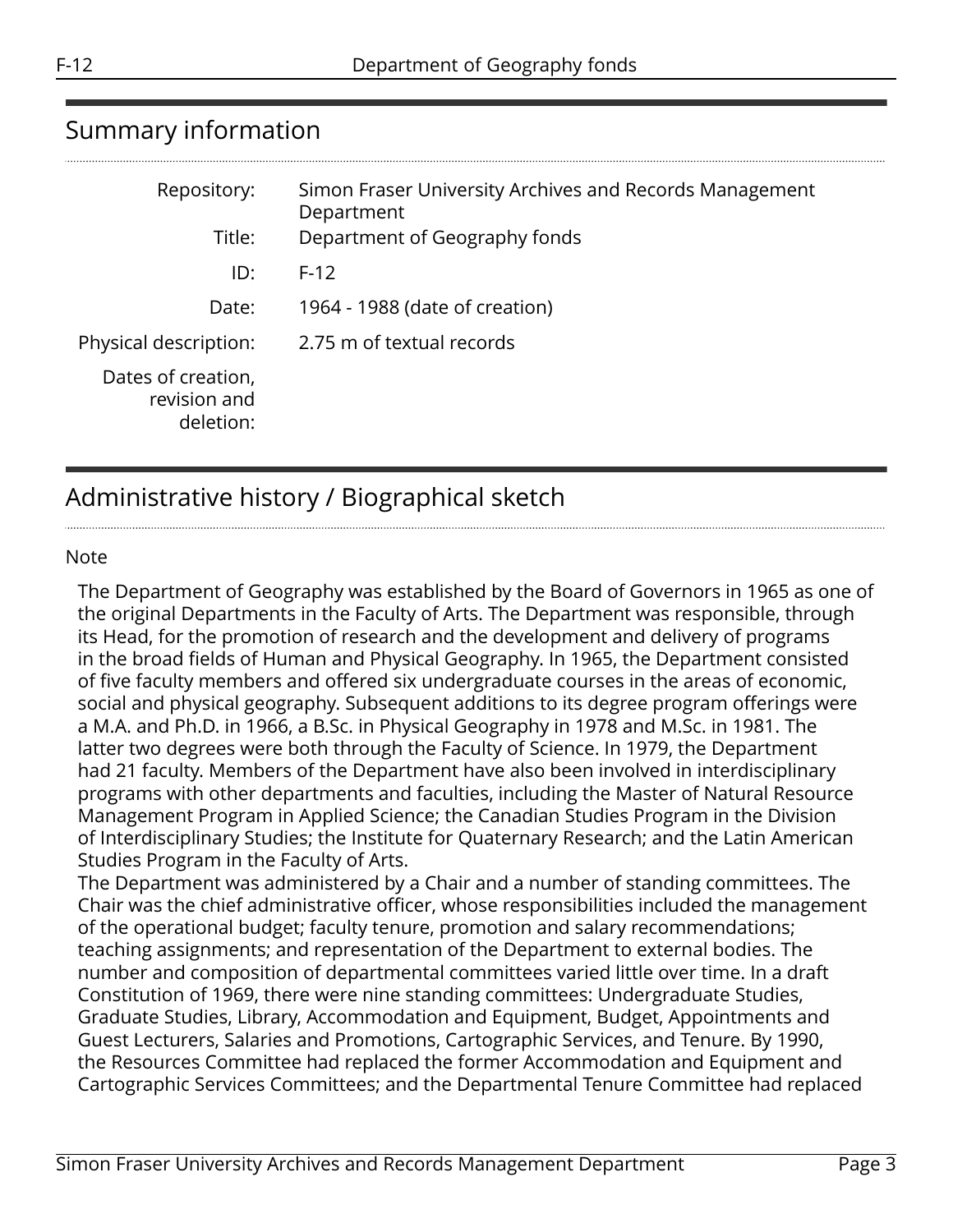the Salaries and Promotions Committee. Ad hoc committees, such as the Chairman's Search Committee, were also formed.

### <span id="page-3-0"></span>Scope and content

The fonds of the Department of Geography consists of records created and received in the course of the administration of the department and the carrying out of its functions of providing instruction and promoting research. The activities documented include policy and procedures development; the planning, initiation and administration of curriculum and programs; departmental and faculty meetings; faculty salary, appointment, promotion and tenure deliberations; departmental reviews; and the publication of journals and reports. The types of documents include meeting agenda, correspondence, course outlines and examinations, an external review, faculty files, memoranda, minutes of meetings, and reports.

### <span id="page-3-2"></span>**Notes**

#### Title notes

Source of title proper: Title of the fonds is based on the name of the body.

### Immediate source of acquisition

The records were transferred in a number of accessions from the Department between the early 1980s and 1989.

### <span id="page-3-1"></span>Arrangement

The titles and arrangement of series were provided by the archivist.

#### Restrictions on access

Some files may contain personal or confidential information. Access to these files may be restricted as required by law. Files marked 'pending review' must be reviewed by an archivist prior to release, and as a result of the review access restrictions may apply. Please see the file lists and consult the archivist for more details.

### Finding aids

File lists are available.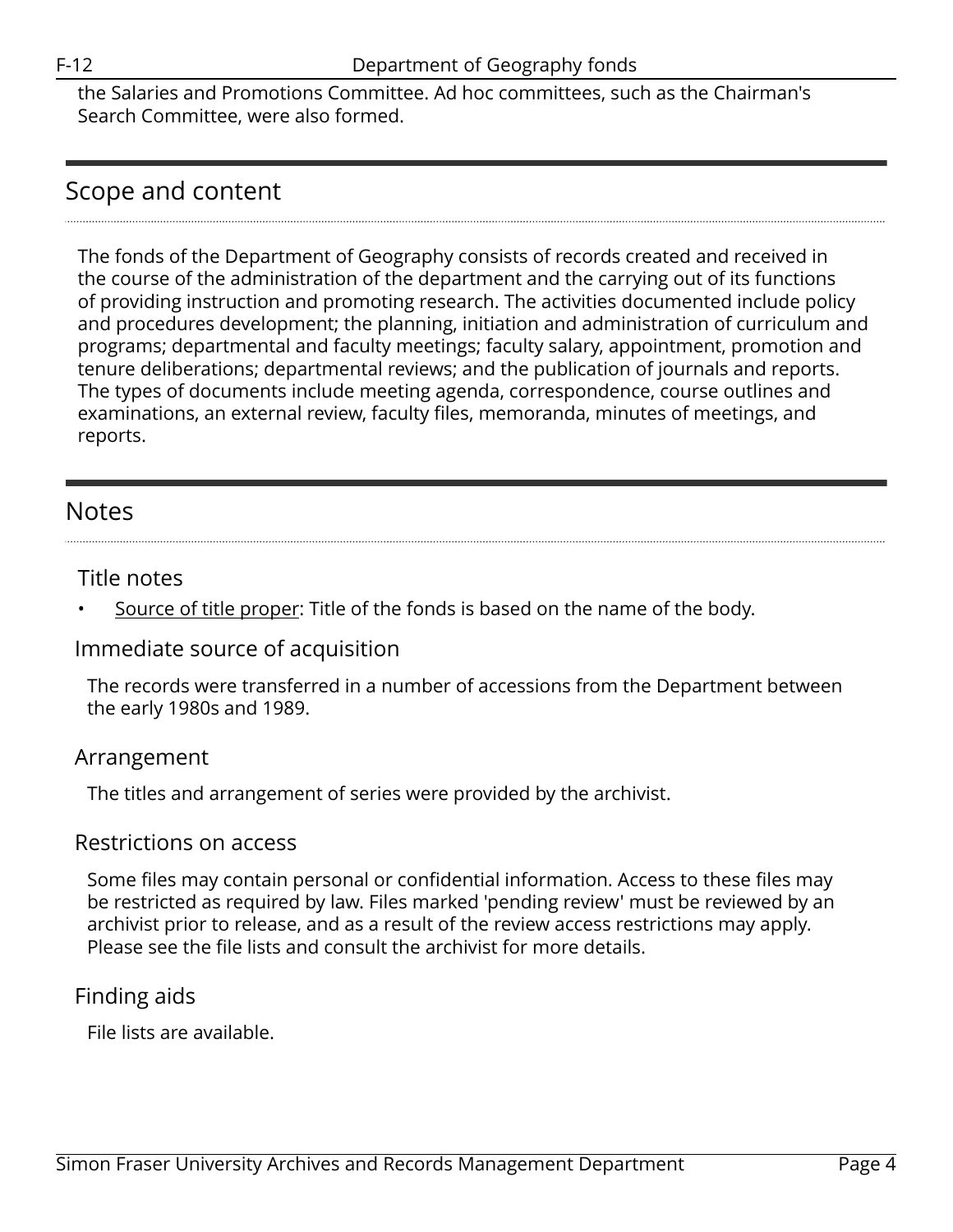#### Related material

Consult the inventory of the Faculty of Arts fonds. Consult also the inventory to the Canadian Association of Geographers, Western Division fonds.

### Accruals

Additional material has been accessioned but not yet processed as of September 2002 (7.67 m., 1965-1995). Please consult the archivist for information about using these materials; restrictions may apply. Further accruals are expected.

### Other notes

- Publication status: published
- Level of detail: Full
- **Status description: Revised**

# <span id="page-4-0"></span>Access points

- Hayter, Roger (subject)
- Hickin, Edward J. (subject)
- Roberts, Michael C. (subject)
- Hurst, Michael Eliot (subject)
- Sagar, Brian (subject)
- Cunningham, Allan B. (subject)
- MacPherson, Archibald (subject)

# <span id="page-4-1"></span>Series descriptions

### <span id="page-4-2"></span>Series F-12-1: Policies and procedures

Date: 1967 - 1969 (date of creation)

Scope and content:

Series consists of records relating to Department policies and procedures, and includes a draft Constitution.

Physical description: 2 cm of textual records

| File / item list |                                |              |                |           |
|------------------|--------------------------------|--------------|----------------|-----------|
| Ref code         | Title                          | <b>Dates</b> | Access status  | Container |
| $F-12-1-0-0-1$   | File - Policies and procedures | 1967 - 1968  | Pending review | $12-1$    |
| $F-12-1-0-0-2$   | File - Constitution            | 1969         | Pending review | $12-1$    |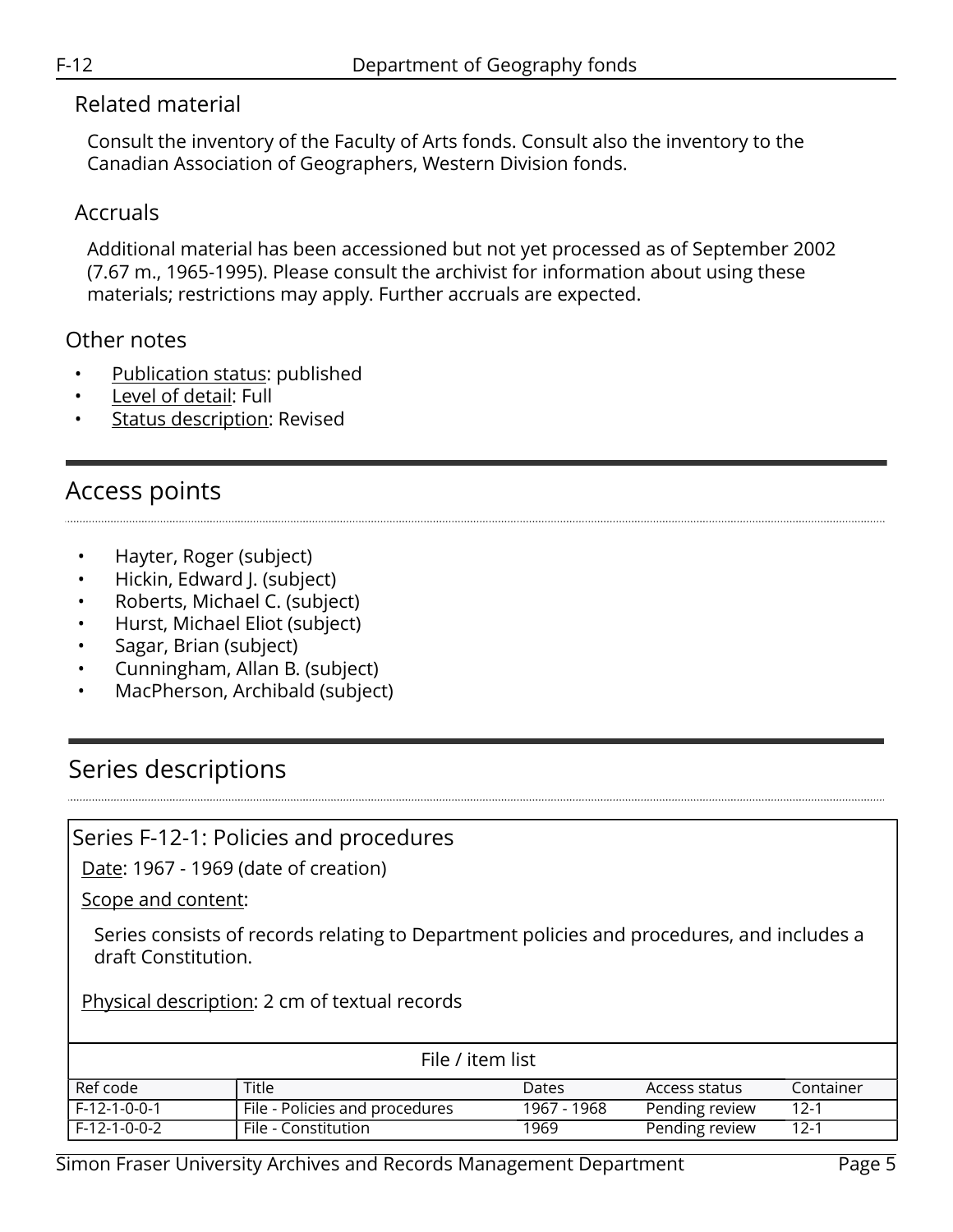<span id="page-5-0"></span>

| $F-12$                               | Department of Geography fonds                                                              |                            |                                  |                      |  |
|--------------------------------------|--------------------------------------------------------------------------------------------|----------------------------|----------------------------------|----------------------|--|
| $F-12-1-0-0-3$                       | File - Statement of goals                                                                  | 1967                       | Pending review                   | $12 - 1$             |  |
| Series F-12-2: Correspondence        |                                                                                            |                            |                                  |                      |  |
|                                      |                                                                                            |                            |                                  |                      |  |
| Date: 1966 - 1988 (date of creation) |                                                                                            |                            |                                  |                      |  |
| Scope and content:                   |                                                                                            |                            |                                  |                      |  |
|                                      | Series consists of correspondence received and sent by the Department Chair. It            |                            |                                  |                      |  |
|                                      | includes memoranda and reports.                                                            |                            |                                  |                      |  |
|                                      |                                                                                            |                            |                                  |                      |  |
|                                      | Physical description: 9 cm of textual records                                              |                            |                                  |                      |  |
|                                      |                                                                                            |                            |                                  |                      |  |
| Restrictions on access:              |                                                                                            |                            |                                  |                      |  |
|                                      |                                                                                            |                            |                                  |                      |  |
|                                      | Access to the subseries "Subject files" is restricted in accordance with Freedom on        |                            |                                  |                      |  |
|                                      | Information and Protection of Privacy legislation. Consult the unit list and the archivist |                            |                                  |                      |  |
| for further information.             |                                                                                            |                            |                                  |                      |  |
|                                      |                                                                                            |                            |                                  |                      |  |
|                                      | File / item list                                                                           |                            |                                  |                      |  |
| Ref code                             | <b>Title</b>                                                                               | Dates                      | Access status                    | Container            |  |
|                                      | Sub-series F-12-2-1: Subject files                                                         |                            |                                  |                      |  |
|                                      | Date: 1966 - 1980 (date of creation)                                                       |                            |                                  |                      |  |
|                                      |                                                                                            |                            |                                  |                      |  |
|                                      | Physical description: 6 cm of textual records                                              |                            |                                  |                      |  |
|                                      |                                                                                            |                            |                                  |                      |  |
| Restrictions on access:              |                                                                                            |                            |                                  |                      |  |
|                                      | Access to the subseries "Subject files" is restricted in accordance with Freedom on        |                            |                                  |                      |  |
|                                      | Information and Protection of Privacy legislation. Consult the unit list and the archivist |                            |                                  |                      |  |
| for further information.             |                                                                                            |                            |                                  |                      |  |
|                                      |                                                                                            |                            |                                  |                      |  |
|                                      | File / item list                                                                           |                            |                                  |                      |  |
| Ref code                             | <b>Title</b>                                                                               | Dates                      | Access status                    | Container            |  |
| $F-12-2-1-0-1$                       | File - Bralone Field Centre -                                                              | 1971                       | Pending review                   | $12 - 1$             |  |
|                                      | proposal                                                                                   |                            |                                  |                      |  |
| $F-12-2-1-0-2$                       | File - Enrolment statistics                                                                | 1969 - 1973                | Pending review                   | $12-1$               |  |
| $F-12-2-1-0-3$                       | File - Five year teaching plan                                                             | 1973 - 1974                | Pending review                   | $12 - 1$             |  |
| $F-12-2-1-0-4$<br>$F-12-2-1-0-5$     | File - Grading<br>File - Phase III construction                                            | 1967 - 1969<br>1966 - 1971 | Pending review<br>Pending review | $12 - 1$<br>$12 - 1$ |  |
| $F-12-2-1-0-6$                       | File - Phase IV plans and allocations                                                      | 1970 - 1971                | Pending review                   | $12 - 1$             |  |
| $F-12-2-1-0-7$                       | File - Teaching assistants                                                                 | 1969 - 1976                | Pending review                   | $12 - 1$             |  |
| $F-12-2-1-0-8$                       | File - Teaching assistants                                                                 | 1977 - 1980                | Pending review                   | $12 - 1$             |  |
|                                      | Sub-series F-12-2-2: Printed materials and reports                                         |                            |                                  |                      |  |
|                                      |                                                                                            |                            |                                  |                      |  |
|                                      | Date: 1969 - 1988 (date of creation)                                                       |                            |                                  |                      |  |
|                                      | Physical description: 2 cm of textual records                                              |                            |                                  |                      |  |
|                                      |                                                                                            |                            |                                  |                      |  |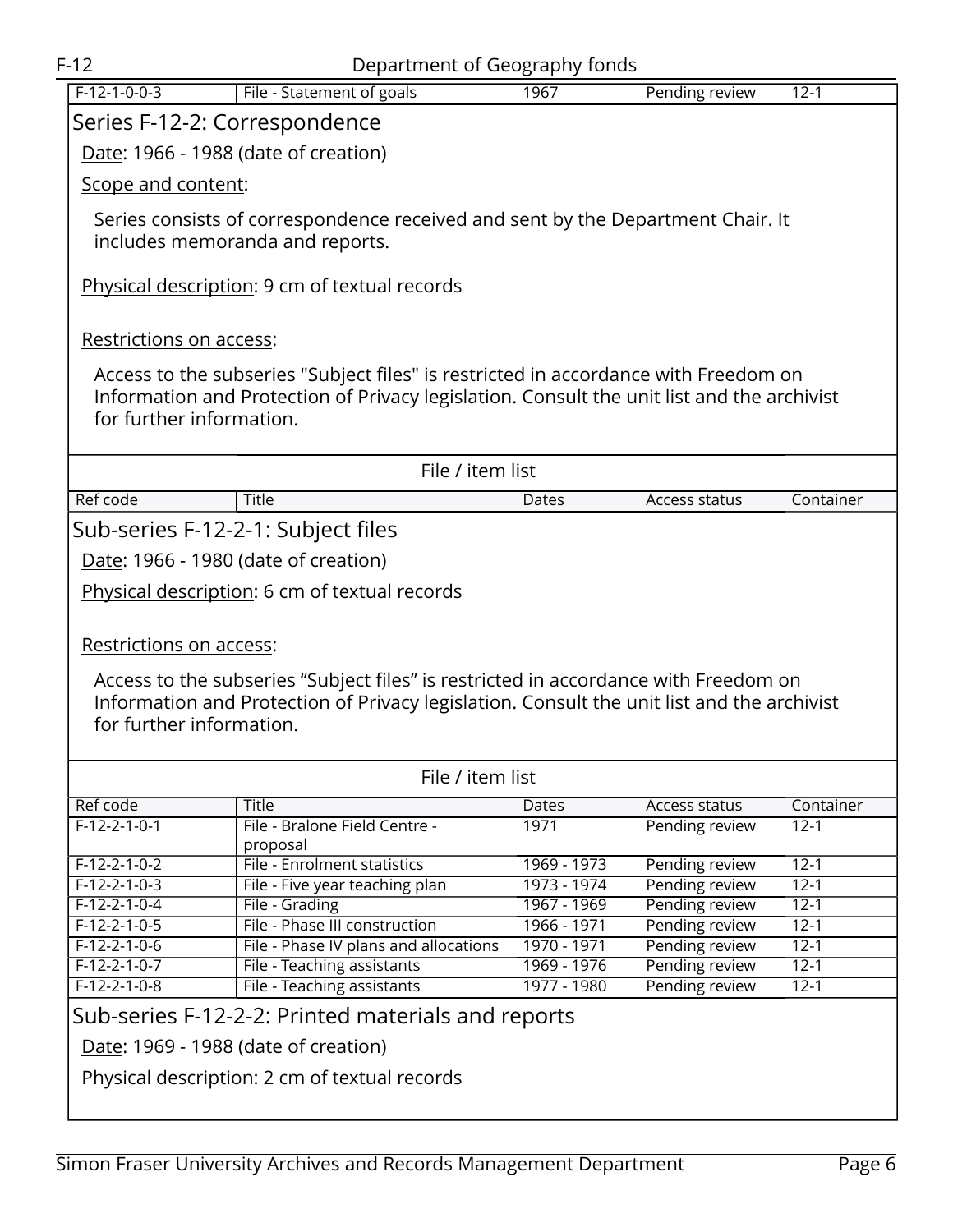| File / item list |                                 |              |                |           |  |
|------------------|---------------------------------|--------------|----------------|-----------|--|
| Ref code         | <b>Title</b>                    | <b>Dates</b> | Access status  | Container |  |
| $F-12-2-2-0-1$   | File - Reports                  | 1969 - 1972  | Pending review | 12-1      |  |
| F-12-2-2-0-2     | File - Transportation studies   |              | Pending review | $12-1$    |  |
| F-12-2-2-0-3     | File - Undergraduate curriculum | 1988         | Pending review | $12 - 1$  |  |
|                  | report                          |              |                |           |  |

### <span id="page-6-0"></span>Series F-12-3: Faculty members

Date: 1964 - 1984 (date of creation)

#### Scope and content:

Series consists of files related to the appointment of faculty members. It includes correspondence, curricula vitae, memoranda and reports.

Physical description: 24 cm of textual records

#### Restrictions on access:

Access to appointments files is restricted in accordance with Freedom of Information and Protection of Privacy legislation. Consult the unit list and the archivist for further information.

| File / item list |                      |             |                |           |  |
|------------------|----------------------|-------------|----------------|-----------|--|
| Ref code         | Title                | Dates       | Access status  | Container |  |
| $F-12-3-0-0-1$   | File - Faculty lists | 1965 - 1967 | Pending review | $12 - 1$  |  |
| $F-12-3-0-0-2$   | File - Faculty - A   | 1973 - 1980 | Pending review | $12 - 1$  |  |
| $F-12-3-0-0-3$   | File - Faculty - A   | 1973 - 1979 | Pending review | $12 - 1$  |  |
| $F-12-3-0-0-4$   | File - Faculty - A   | 1971        | Pending review | $12 - 2$  |  |
| $F-12-3-0-0-5$   | File - Faculty - A   | 1971        | Pending review | $12 - 2$  |  |
| $F-12-3-0-0-6$   | File - Faculty - A   | 1973 - 1974 | Pending review | $12 - 2$  |  |
| $F-12-3-0-0-7$   | File - Faculty - B   | 1973 - 1983 | Pending review | $12 - 2$  |  |
| $F-12-3-0-0-8$   | File - Faculty - B   | 1974 - 1975 | Pending review | $12 - 2$  |  |
| $F-12-3-0-0-9$   | File - Faculty - B   | 1979 - 1980 | Pending review | $12 - 2$  |  |
| $F-12-3-0-0-10$  | File - Faculty - B   | 1974        | Pending review | $12 - 2$  |  |
| $F-12-3-0-0-11$  | File - Faculty - C   | 1974        | Pending review | $12 - 2$  |  |
| $F-12-3-0-0-12$  | File - Faculty - C   | 1971 - 1972 | Pending review | $12 - 2$  |  |
| $F-12-3-0-0-13$  | File - Faculty - D   | 1978 - 1980 | Pending review | $12 - 2$  |  |
| $F-12-3-0-0-14$  | File - Faculty - D   | 1967        | Pending review | $12 - 2$  |  |
| $F-12-3-0-0-15$  | File - Faculty - E   | 1965 - 1969 | Pending review | $12 - 2$  |  |
| $F-12-3-0-0-16$  | File - Faculty - F   | 1971        | Pending review | $12 - 2$  |  |
| $F-12-3-0-0-17$  | File - Faculty - F   | 1970 - 1977 | Pending review | $12 - 2$  |  |
| $F-12-3-0-0-18$  | File - Faculty - F   | 1964 - 1973 | Pending review | $12 - 2$  |  |
| $F-12-3-0-0-19$  | File - Faculty - G   | 1972        | Pending review | $12 - 2$  |  |
| $F-12-3-0-0-20$  | File - Faculty - G   | 1971 - 1973 | Pending review | $12 - 2$  |  |
| F-12-3-0-0-21    | File - Faculty - H   | 1977 - 1980 | Pending review | $12 - 2$  |  |
| $F-12-3-0-0-22$  | File - Faculty - H   | 1978 - 1979 | Pending review | $12 - 2$  |  |
| $F-12-3-0-0-23$  | File - Faculty - H   | 1973 - 1976 | Pending review | $12 - 2$  |  |
| $F-12-3-0-0-24$  | File - Faculty - K   | 1980        | Pending review | $12 - 2$  |  |
| $F-12-3-0-0-25$  | File - Faculty - K   | 1971 - 1973 | Pending review | $12 - 2$  |  |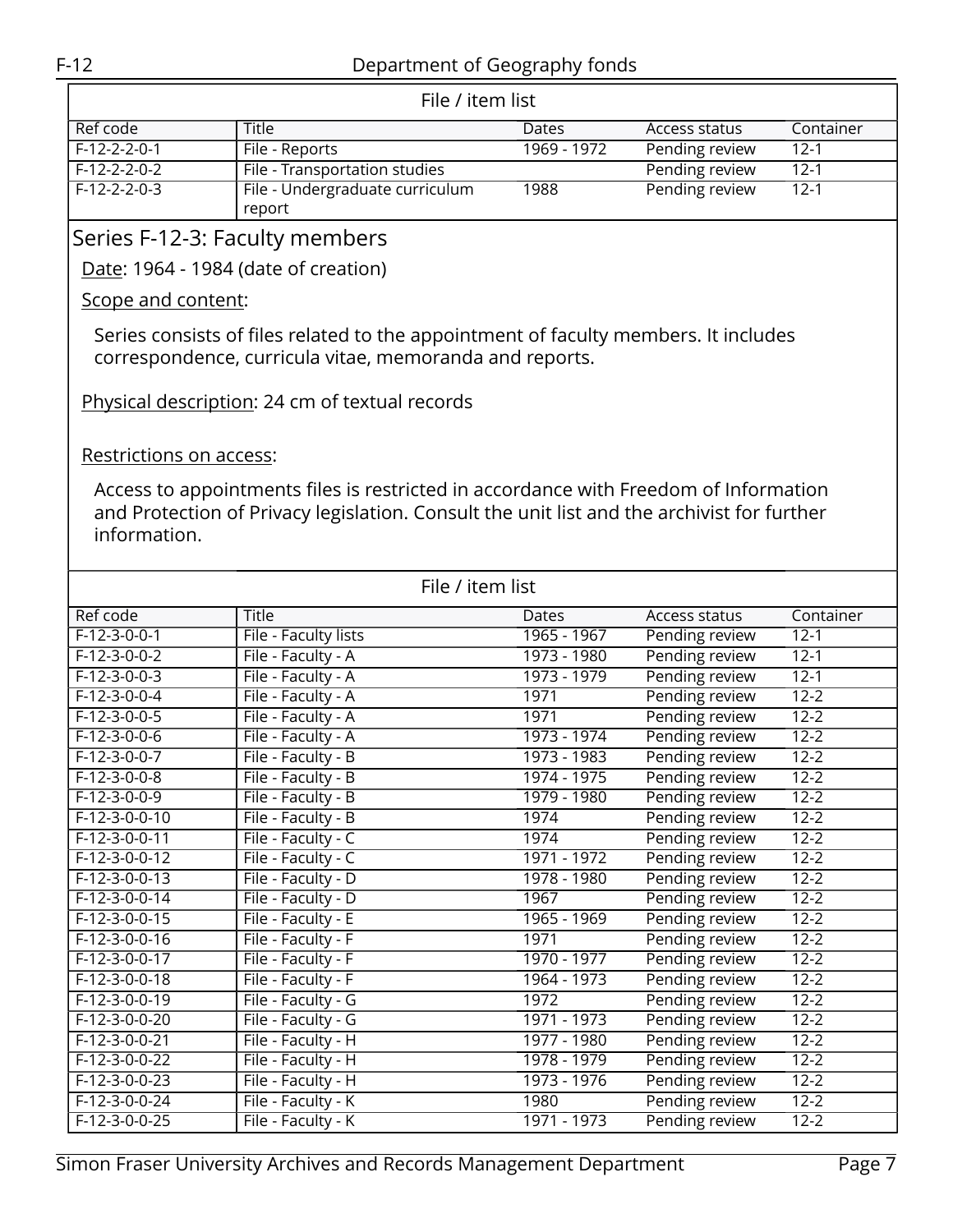| F-12-3-0-0-26   | File - Faculty - K | 1971 - 1973   | Pending review<br>$12 - 2$           |  |
|-----------------|--------------------|---------------|--------------------------------------|--|
| $F-12-3-0-0-27$ | File - Faculty - L | 1970          | Pending review<br>$12 - 2$           |  |
| $F-12-3-0-0-28$ | File - Faculty - M | 1977          | Pending review<br>$12 - 2$           |  |
| $F-12-3-0-0-29$ | File - Faculty - M | 1965 - 1970   | Pending review<br>$12 - 2$           |  |
| $F-12-3-0-0-30$ | File - Faculty - M | 1973 - 1974   | Pending review<br>$12 - 2$           |  |
| $F-12-3-0-0-31$ | File - Faculty - M | 1972 - 1973   | Pending review<br>$12 - 2$           |  |
| F-12-3-0-0-32   | File - Faculty - M | 1971 - 1972   | Pending review<br>$12 - 3$           |  |
| F-12-3-0-0-33   | File - Faculty - M | $1977 - 1980$ | Pending review<br>$12 - 3$           |  |
| $F-12-3-0-0-34$ | File - Faculty - O | 1972          | Pending review<br>$12 - 3$           |  |
| $F-12-3-0-0-35$ | File - Faculty - O | 1964 - 1974   | Pending review<br>$12 - 3$           |  |
| F-12-3-0-0-36   | File - Faculty - O | 1974 - 1976   | Pending review<br>$\overline{1}$ 2-3 |  |
| F-12-3-0-0-37   | File - Faculty - P | 1977          | Pending review<br>$12 - 3$           |  |
| F-12-3-0-0-38   | File - Faculty - P | 1969 - 1970   | Pending review<br>$12 - 3$           |  |
| $F-12-3-0-0-39$ | File - Faculty - P | 1972 - 1976   | Pending review<br>$12 - 3$           |  |
| $F-12-3-0-0-40$ | File - Faculty - P | 1976 - 1984   | Pending review<br>$12 - 3$           |  |
| F-12-3-0-0-41   | File - Faculty - S | 1966 - 1970   | Pending review<br>$12 - 3$           |  |
| F-12-3-0-0-42   | File - Faculty - S | 1974 - 1976   | Pending review<br>$12 - 3$           |  |
| $F-12-3-0-0-43$ | File - Faculty - T | 1977          | Pending review<br>$12 - 3$           |  |
| $F-12-3-0-0-44$ | File - Faculty - W | 1978 - 1979   | Pending review<br>$12 - 3$           |  |
| $F-12-3-0-0-45$ | File - Faculty - W | 1972          | Pending review<br>$12 - 3$           |  |
| $F-12-3-0-0-46$ | File - Faculty - W | 1975 - 1978   | Pending review<br>$12 - 3$           |  |
| F-12-3-0-0-47   | File - Faculty - W | 1970          | Pending review<br>$12 - 3$           |  |
| F-12-3-0-0-48   | File - Faculty - W | 1979 - 1980   | Pending review<br>$12 - 3$           |  |
|                 |                    |               |                                      |  |

#### <span id="page-7-0"></span>Series F-12-4: Departmental committees

Date: 1965 - 1976 (date of creation)

#### Scope and content:

Series consists of the records of various departmental committees. It includes circulars, correspondence, minutes of meetings, and memoranda.

Physical description: 71 cm of textual records

#### Arrangement:

The arrangement of this series was established by the archivist according to subject.

Restrictions on access:

Access to records in the subseries "Promotions and Tenure" is restricted in accordance with Freedom of Information and Protection of Privacy legislation. Consult the unit list and the archivist for further information

| File / item list                     |                                               |                                                                |               |           |
|--------------------------------------|-----------------------------------------------|----------------------------------------------------------------|---------------|-----------|
| Ref code                             | Title                                         | Dates                                                          | Access status | Container |
|                                      |                                               | Sub-series F-12-4-1: Appointment and Guest Lecturers committee |               |           |
| Date: 1971 - 1973 (date of creation) |                                               |                                                                |               |           |
|                                      | Physical description: 3 cm of textual records |                                                                |               |           |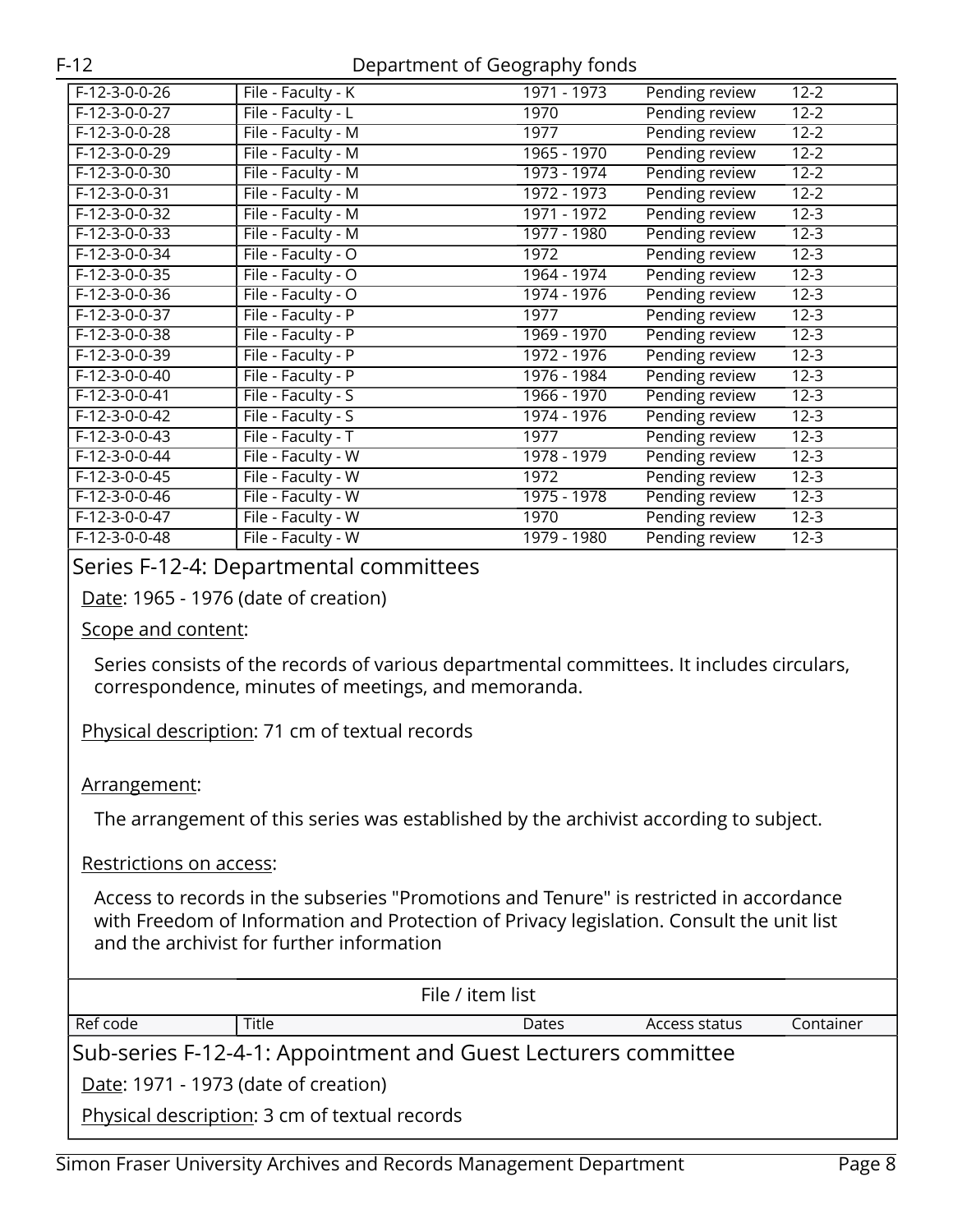|                | File / item list                                         |             |                |           |
|----------------|----------------------------------------------------------|-------------|----------------|-----------|
| Ref code       | <b>Title</b>                                             | Dates       | Access status  | Container |
| $F-12-4-1-0-1$ | File - Appointment and guest<br>lecturers, committee     | 1971        | Pending review | $12 - 3$  |
| $F-12-4-1-0-2$ | File - Appointment and guest<br>lecturers, committee     | 1972        | Pending review | $12 - 3$  |
| $F-12-4-1-0-3$ | File - Guest lecturers - Canadian<br>landscape series    | 1972 - 1973 | Pending review | $12 - 4$  |
| $F-12-4-1-0-4$ | File - Guest lecturers - Geography in<br>the 70's series | 1972 - 1973 | Pending review | $12 - 4$  |
|                | Sub-series F-12-4-2: Budget committee                    |             |                |           |
|                | Date: 1971 - 1973 (date of creation)                     |             |                |           |
|                | Physical description: 2 cm of textual records            |             |                |           |
|                | File / item list                                         |             |                |           |
| Ref code       | <b>Title</b>                                             | Dates       | Access status  | Container |
| $F-12-4-2-0-1$ | File - Budget committee                                  | 1971 - 1972 | Pending review | $12 - 4$  |
| $F-12-4-2-0-2$ | File - Budget committee                                  | 1973        | Pending review | $12 - 4$  |
|                | Sub-series F-12-4-3: Cartographic Services committee     |             |                |           |
|                | Date: 1967 - 1969 (date of creation)                     |             |                |           |
|                | Physical description: 1 cm of textual records            |             |                |           |
|                | File / item list                                         |             |                |           |
| Ref code       | <b>Title</b>                                             | Dates       | Access status  | Container |
| $F-12-4-3-0-1$ | File - Cartography committee                             | 1967 - 1969 | Pending review | $12 - 4$  |
|                | Sub-series F-12-4-4: Chairman's Search committee         |             |                |           |
|                | Date: 1971 - 1972 (date of creation)                     |             |                |           |
|                | Physical description: 1 cm of textual records            |             |                |           |
|                |                                                          |             |                |           |
|                | File / item list                                         |             |                |           |
| Ref code       | Title                                                    | Dates       | Access status  | Container |
| $F-12-4-4-0-1$ | File - Chairman's search committee                       | 1971 - 1972 | Pending review | $12 - 4$  |
|                | Sub-series F-12-4-5: Department Meetings                 |             |                |           |
|                | Date: 1965 - 1974 (date of creation)                     |             |                |           |
|                | Physical description: 28 cm of textual records           |             |                |           |
|                | File / item list                                         |             |                |           |
| Ref code       | Title                                                    | Dates       | Access status  | Container |
| $F-12-4-5-0-1$ | File - Department meetings                               | 1965        | Pending review | $12 - 4$  |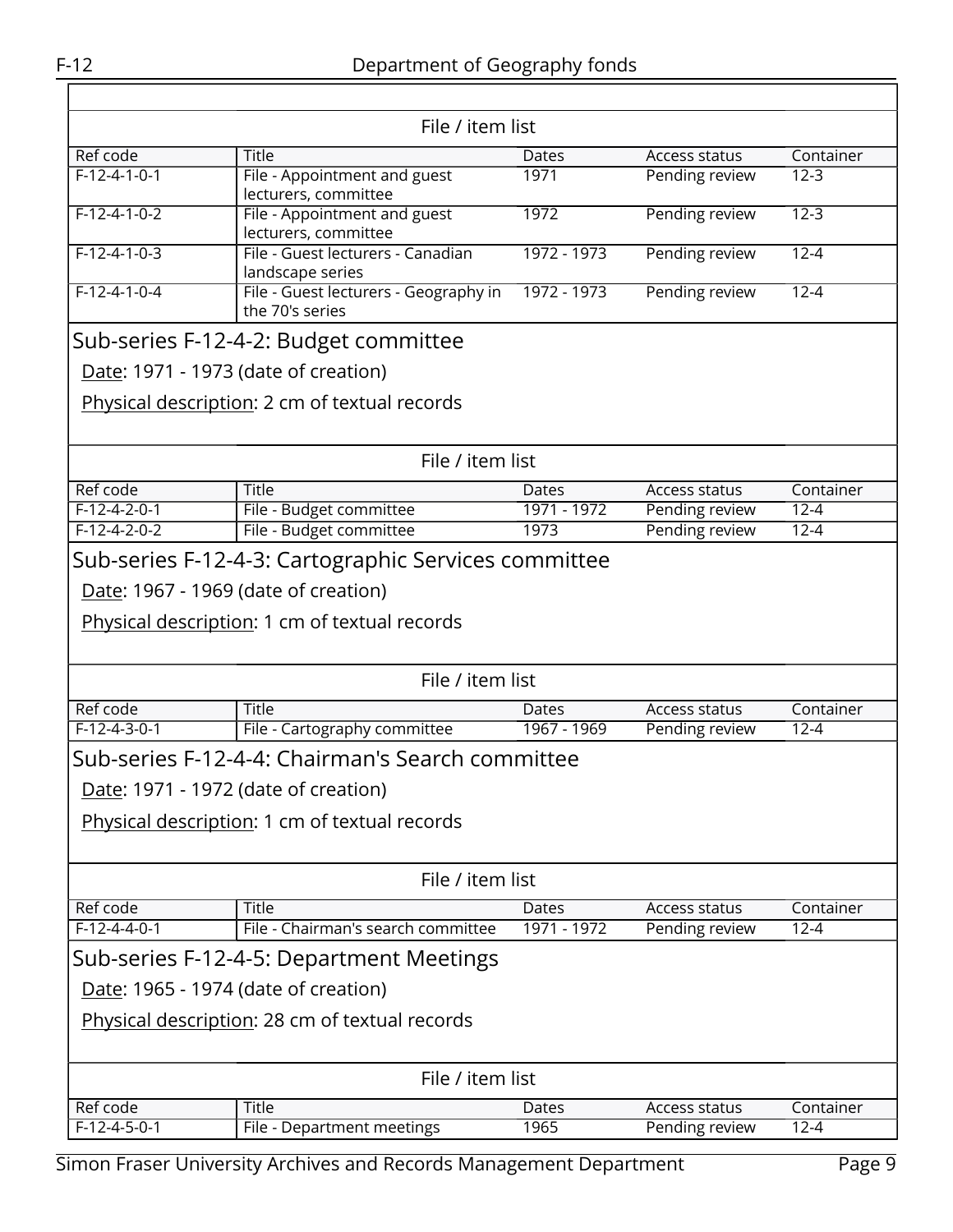| $F-12-4-5-0-2$  | File - Department meetings                      | 1966        | Pending review     | $12 - 4$  |
|-----------------|-------------------------------------------------|-------------|--------------------|-----------|
| $F-12-4-5-0-3$  | <b>File - Department meetings</b>               | 1967        | Pending review     | $12 - 4$  |
| $F-12-4-5-0-4$  | File - Department meetings                      | 1968        | Pending review     | $12 - 4$  |
| $F-12-4-5-0-5$  | File - Department meetings -                    | 1969        | Pending review     | $12 - 4$  |
|                 | agenda and minutes                              |             |                    |           |
| $F-12-4-5-0-6$  | File - Department meetings -                    | 1969        | Pending review     | $12 - 4$  |
|                 | supporting papers                               |             |                    |           |
| $F-12-4-5-0-7$  | File - Department meetings -                    | 1969        | Pending review     | $12 - 5$  |
|                 | supporting papers                               |             |                    |           |
| $F-12-4-5-0-8$  | File - Department meetings -                    | 1970        | Open               | $12 - 5$  |
|                 | agenda and minutes                              |             |                    |           |
| $F-12-4-5-0-9$  | File - Department meetings -                    | 1970        | Pending review     | $12 - 5$  |
|                 | supporting papers                               |             |                    |           |
| $F-12-4-5-0-10$ | File - Department meetings -                    | 1970        | Pending review     | $12 - 5$  |
|                 | supporting papers                               |             |                    |           |
| $F-12-4-5-0-11$ | File - Department meetings -                    | 1970        | Pending review     | $12 - 5$  |
|                 | supporting papers                               |             |                    |           |
| $F-12-4-5-0-12$ | File - Department meetings -                    | 1971        | Open               | $12 - 5$  |
|                 | agenda and minutes                              |             |                    |           |
| $F-12-4-5-0-13$ | File - Department meetings -                    | 1971        | Pending review     | $12 - 5$  |
|                 | supporting papers                               |             |                    |           |
| $F-12-4-5-0-14$ | File - Department meetings -                    | 1971        | Pending review     | $12 - 5$  |
|                 | supporting papers                               |             |                    |           |
| $F-12-4-5-0-15$ | File - Department meetings -                    | 1971        | Pending review     | $12 - 5$  |
|                 | supporting papers                               |             |                    |           |
| $F-12-4-5-0-16$ | File - Department meetings -                    | 1971        | Pending review     | $12 - 5$  |
|                 | supporting papers                               |             |                    |           |
| $F-12-4-5-0-17$ | File - Department meetings -                    | 1972        | Restricted in part | $12-6$    |
|                 | agenda and minutes                              |             |                    |           |
| $F-12-4-5-0-18$ | File - Department meetings -                    | 1972        |                    | $12-6$    |
|                 |                                                 |             | Pending review     |           |
|                 | supporting papers                               |             |                    |           |
| $F-12-4-5-0-19$ | File - Department meetings -                    | 1972        | Pending review     | $12-6$    |
|                 | supporting papers                               |             |                    |           |
| $F-12-4-5-0-20$ | File - Department meetings -                    | 1972        | Pending review     | $12 - 6$  |
|                 | supporting papers                               |             |                    |           |
| $F-12-4-5-0-21$ | File - Department meetings -                    | 1973        | Pending review     | $12 - 6$  |
|                 | agenda and minutes                              |             |                    |           |
| $F-12-4-5-0-22$ | File - Department meetings -                    | 1973        | Pending review     | $12-6$    |
|                 | supporting papers                               |             |                    |           |
| $F-12-4-5-0-23$ | File - Department meetings -                    | 1974        | Pending review     | $12-6$    |
|                 | agenda and minutes                              |             |                    |           |
| $F-12-4-5-0-24$ | File - Department meetings -                    | 1974        | Pending review     | $12-6$    |
|                 | supporting papers                               |             |                    |           |
|                 | Sub-series F-12-4-6: Graduate Studies committee |             |                    |           |
|                 |                                                 |             |                    |           |
|                 | Date: 1968 - 1976 (date of creation)            |             |                    |           |
|                 | Physical description: 10 cm of textual records  |             |                    |           |
|                 |                                                 |             |                    |           |
|                 |                                                 |             |                    |           |
|                 | File / item list                                |             |                    |           |
|                 |                                                 |             |                    |           |
| Ref code        | Title                                           | Dates       | Access status      | Container |
| $F-12-4-6-0-1$  | File - Graduate studies committee               | 1968 - 1971 | Pending review     | $12-6$    |
| $F-12-4-6-0-2$  | File - Graduate studies committee               | 1972        | Pending review     | $12-6$    |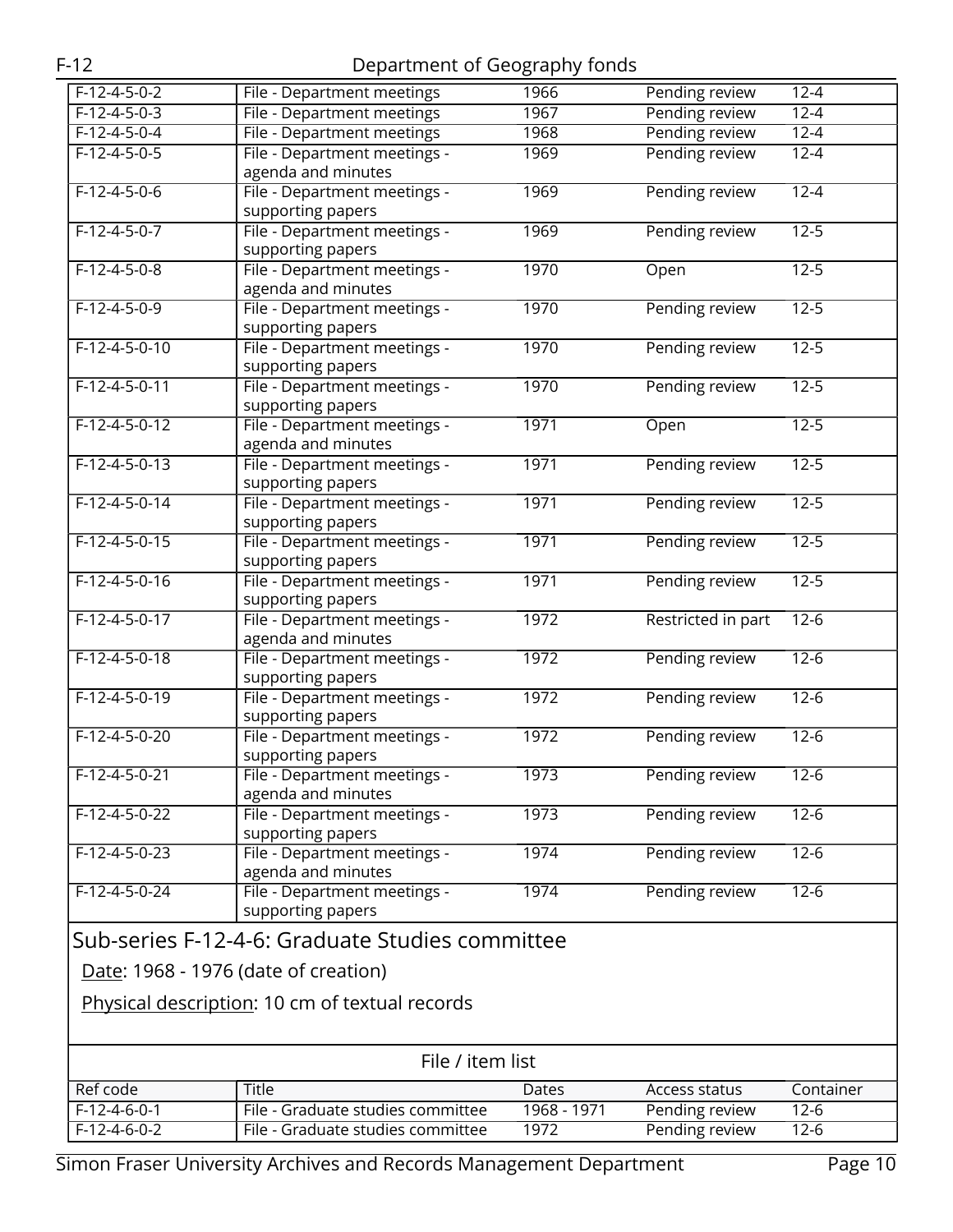| $F-12-4-6-0-3$                                                                               | File - Graduate studies committee                                                                                                                                                                                                | 1973        | Pending review | $12 - 7$  |
|----------------------------------------------------------------------------------------------|----------------------------------------------------------------------------------------------------------------------------------------------------------------------------------------------------------------------------------|-------------|----------------|-----------|
| $F-12-4-6-0-4$                                                                               | File - Graduate studies committee                                                                                                                                                                                                | 1974        | Pending review | $12 - 7$  |
| $F-12-4-6-0-5$                                                                               | File - Graduate studies committee                                                                                                                                                                                                | 1974        | Pending review | $12 - 7$  |
| $F-12-4-6-0-6$                                                                               | File - Graduate studies committee                                                                                                                                                                                                | 1975        | Pending review | $12 - 7$  |
| $F-12-4-6-0-7$                                                                               | File - Graduate studies committee                                                                                                                                                                                                | 1975        | Pending review | $12 - 7$  |
| $F-12-4-6-0-8$                                                                               | File - Graduate studies committee                                                                                                                                                                                                | 1976        | Pending review | $12 - 7$  |
|                                                                                              | Sub-series F-12-4-7: Promotions and Tenure committee                                                                                                                                                                             |             |                |           |
|                                                                                              | Date: 1970 - 1971 (date of creation)                                                                                                                                                                                             |             |                |           |
|                                                                                              | Physical description: 1 cm of textual records                                                                                                                                                                                    |             |                |           |
| Restrictions on access:                                                                      |                                                                                                                                                                                                                                  |             |                |           |
|                                                                                              | Access to records in the subseries "Promotions and Tenure" is restricted in accordance<br>with Freedom of Information and Protection of Privacy legislation. Consult the unit list<br>and the archivist for further information. |             |                |           |
|                                                                                              | File / item list                                                                                                                                                                                                                 |             |                |           |
|                                                                                              |                                                                                                                                                                                                                                  |             |                |           |
|                                                                                              | <b>Title</b>                                                                                                                                                                                                                     | Dates       | Access status  | Container |
|                                                                                              | File - Promotions and tenure<br>committee<br>Sub-series F-12-4-8: Resources committee<br>Date: 1969 - 1974 (date of creation)                                                                                                    | 1970 - 1971 | Pending review | $12 - 7$  |
|                                                                                              | Physical description: 4 cm of textual records                                                                                                                                                                                    |             |                |           |
|                                                                                              | File / item list                                                                                                                                                                                                                 |             |                |           |
|                                                                                              | Title                                                                                                                                                                                                                            | Dates       | Access status  | Container |
|                                                                                              | File - Resources committee                                                                                                                                                                                                       | 1969 - 1970 | Pending review | $12 - 7$  |
|                                                                                              | File - Resources committee                                                                                                                                                                                                       | 1971 - 1972 | Pending review | $12 - 7$  |
|                                                                                              | File - Resources committee                                                                                                                                                                                                       | 1973 - 1974 | Pending review | $12 - 7$  |
|                                                                                              | Sub-series F-12-4-9: Salaries committee                                                                                                                                                                                          |             |                |           |
|                                                                                              |                                                                                                                                                                                                                                  |             |                |           |
| Date: 1971 (date of creation)                                                                |                                                                                                                                                                                                                                  |             |                |           |
|                                                                                              | Physical description: 1 cm of textual records                                                                                                                                                                                    |             |                |           |
| Ref code<br>$F-12-4-7-0-1$<br>Ref code<br>$F-12-4-8-0-1$<br>$F-12-4-8-0-2$<br>$F-12-4-8-0-3$ | File / item list                                                                                                                                                                                                                 |             |                |           |
| Ref code                                                                                     | <b>Title</b>                                                                                                                                                                                                                     | Dates       | Access status  | Container |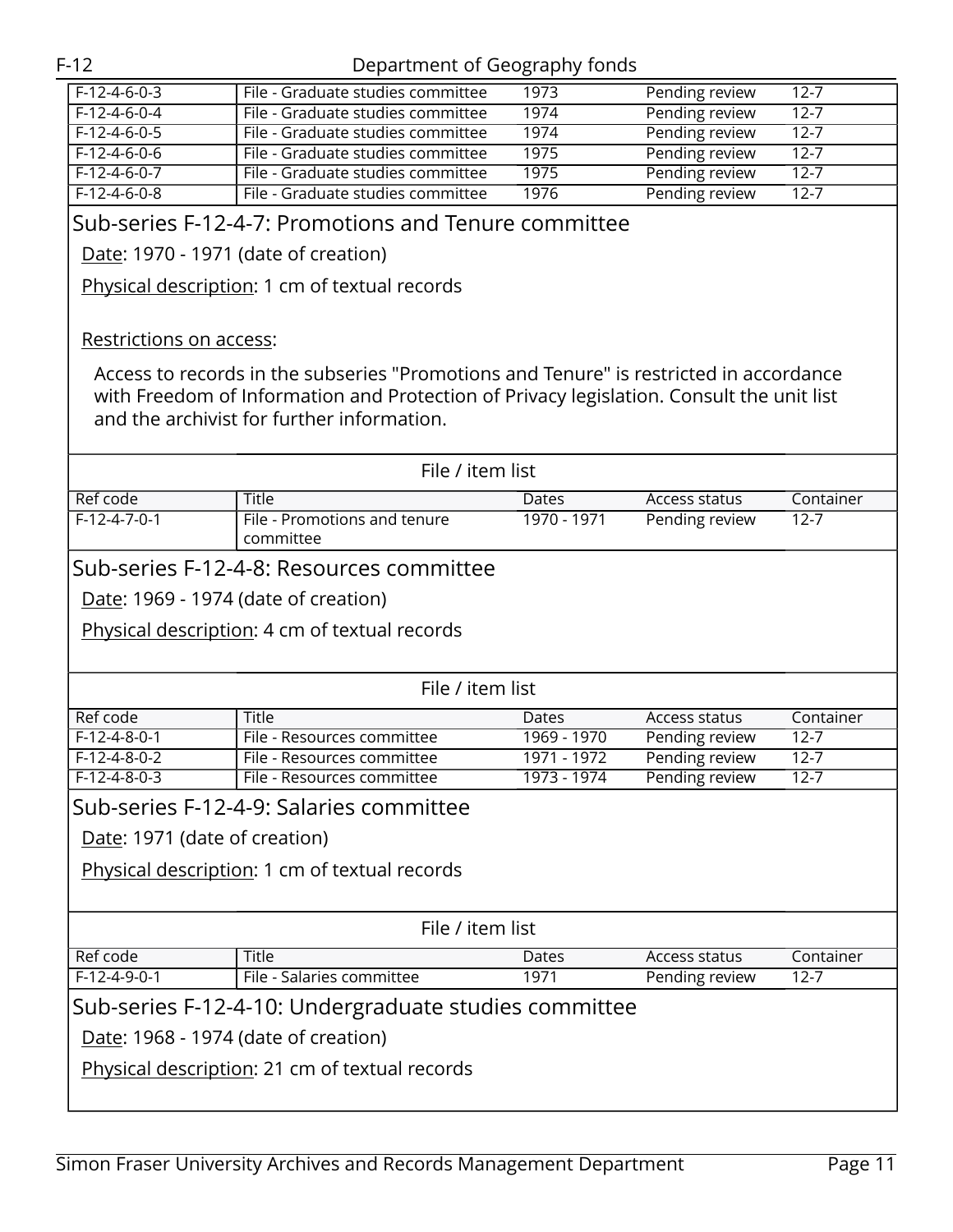<span id="page-11-1"></span><span id="page-11-0"></span>

| File / item list                                                                                                                 |                                           |             |                      |           |  |
|----------------------------------------------------------------------------------------------------------------------------------|-------------------------------------------|-------------|----------------------|-----------|--|
| Ref code                                                                                                                         | <b>Title</b>                              | Dates       | <b>Access status</b> | Container |  |
| $F-12-4-10-0-1$                                                                                                                  | File - Undergraduate studies<br>committee | 1968 - 1969 | Pending review       | $12 - 8$  |  |
| $F-12-4-10-0-2$                                                                                                                  | File - Undergraduate studies<br>committee | 1970        | Pending review       | $12 - 8$  |  |
| $F-12-4-10-0-3$                                                                                                                  | File - Undergraduate studies<br>committee | 1971        | Pending review       | $12 - 8$  |  |
| $F-12-4-10-0-4$                                                                                                                  | File - Undergraduate studies<br>committee | 1971        | Pending review       | $12 - 8$  |  |
| $F-12-4-10-0-5$                                                                                                                  | File - Undergraduate studies<br>committee | 1971        | Pending review       | $12 - 8$  |  |
| $F-12-4-10-0-6$                                                                                                                  | File - Undergraduate studies<br>committee | 1972        | Pending review       | $12 - 8$  |  |
| $F-12-4-10-0-7$                                                                                                                  | File - Undergraduate studies<br>committee | 1972        | Pending review       | $12 - 8$  |  |
| $F-12-4-10-0-8$                                                                                                                  | File - Undergraduate studies<br>committee | 1972        | Pending review       | $12 - 8$  |  |
| $F-12-4-10-0-9$                                                                                                                  | File - Undergraduate studies<br>committee | 1972        | Pending review       | $12 - 8$  |  |
| $F-12-4-10-0-10$                                                                                                                 | File - Undergraduate studies<br>committee | 1972        | Pending review       | $12-9$    |  |
| $F-12-4-10-0-11$                                                                                                                 | File - Undergraduate studies<br>committee | 1973        | Pending review       | $12-9$    |  |
| $F-12-4-10-0-12$                                                                                                                 | File - Undergraduate studies<br>committee | 1973        | Pending review       | $12-9$    |  |
| $F-12-4-10-0-13$                                                                                                                 | File - Undergraduate studies<br>committee | 1973        | Pending review       | $12-9$    |  |
| $F-12-4-10-0-14$                                                                                                                 | File - Undergraduate studies<br>committee | 1973        | Pending review       | $12-9$    |  |
| $F-12-4-10-0-15$                                                                                                                 | File - Undergraduate studies<br>committee | 1974        | Pending review       | $12 - 9$  |  |
| $F-12-4-10-0-16$                                                                                                                 | File - Undergraduate studies<br>committee | 1974        | Pending review       | $12 - 9$  |  |
|                                                                                                                                  | Series F-12-5: Departmental reviews       |             |                      |           |  |
|                                                                                                                                  | Date: 1969 - 1970 (date of creation)      |             |                      |           |  |
| Scope and content:                                                                                                               |                                           |             |                      |           |  |
| Series consists of materials relating to a Departmental review committee. It includes<br>correspondence, memoranda, and reports. |                                           |             |                      |           |  |
| Physical description: 1 cm of textual records                                                                                    |                                           |             |                      |           |  |
| File / item list                                                                                                                 |                                           |             |                      |           |  |
| Ref code                                                                                                                         | Title                                     | Dates       | Access status        | Container |  |
| $F-12-5-0-0-1$                                                                                                                   | File - Department review committee        | 1969 - 1970 | Pending review       | $12-9$    |  |
|                                                                                                                                  | Series F-12-6: Course outlines and exams  |             |                      |           |  |
| Date: 1965 - 1987 (date of creation)                                                                                             |                                           |             |                      |           |  |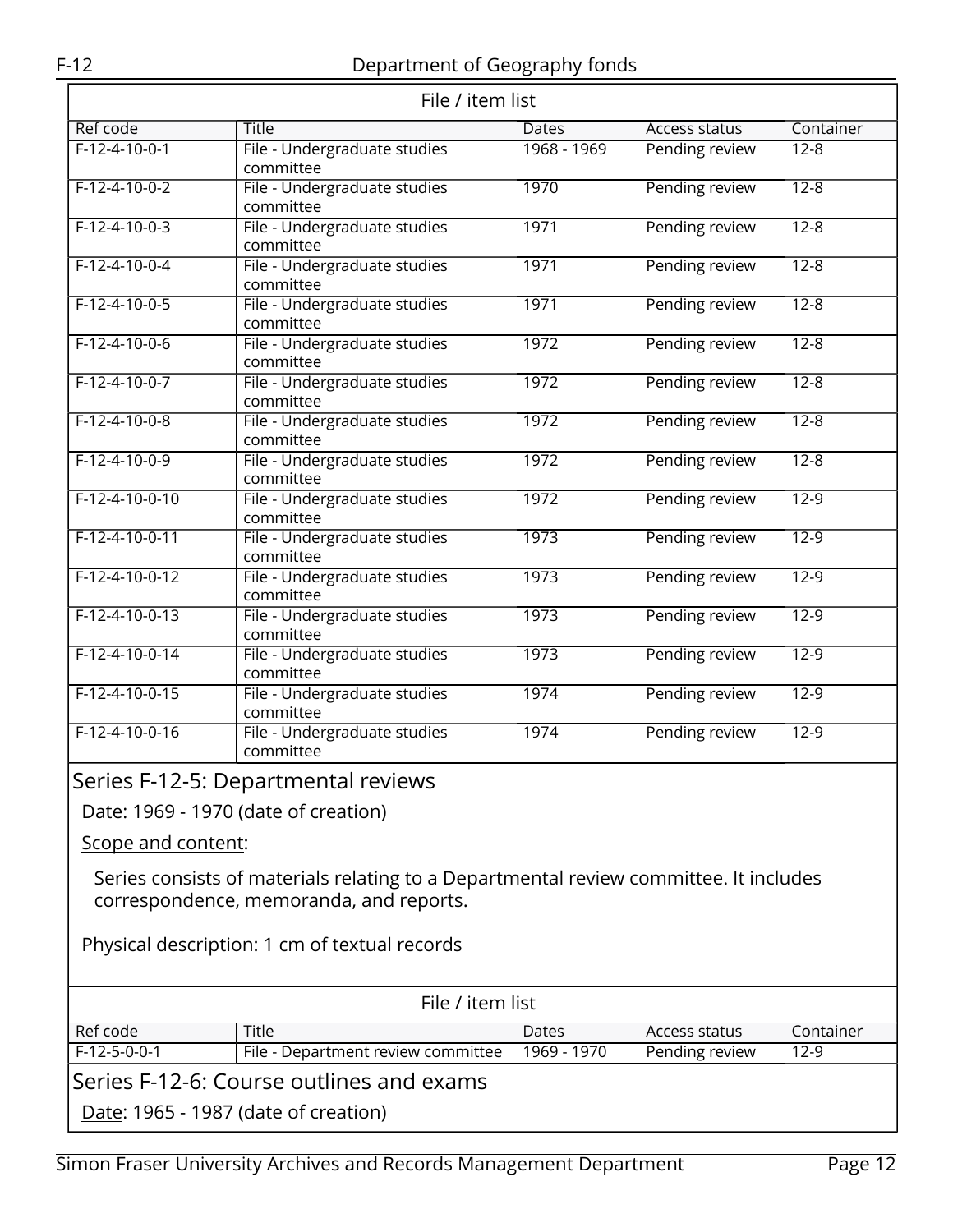### Scope and content:

Series consists of files of undergraduate course outlines and examinations.

Physical description: 1.55 m of textual records

| File / item list |                        |               |                |                    |
|------------------|------------------------|---------------|----------------|--------------------|
| Ref code         | <b>Title</b>           | Dates         | Access status  | Container          |
| $F-12-6-0-0-1$   | File - Geography 001-3 | 1971 - 1976   | Pending review | $12-9$             |
| $F-12-6-0-0-2$   | File - Geography 101-3 | 1965 - 1967   | Pending review | $12-9$             |
| $F-12-6-0-0-3$   | File - Geography 101-3 | 1968 - 1969   | Pending review | $12 - 10$          |
| $F-12-6-0-0-4$   | File - Geography 101-3 | 1970 - 1971   | Pending review | $12 - 10$          |
| $F-12-6-0-0-5$   | File - Geography 101-3 | 1972          | Pending review | $12 - 10$          |
| $F-12-6-0-0-6$   | File - Geography 101-3 | 1973 - 1979   | Pending review | $12 - 10$          |
| $F-12-6-0-0-7$   | File - Geography 111-3 | 1973 - 1974   | Pending review | $12 - 10$          |
| $F-12-6-0-0-8$   | File - Geography 111-3 | 1975 - 1976   | Pending review | $12 - 10$          |
| F-12-6-0-0-9     | File - Geography 111-3 | 1977          | Pending review | $12 - 10$          |
| $F-12-6-0-0-10$  | File - Geography 111-3 | 1978 - 1979   | Pending review | $12 - 10$          |
| $F-12-6-0-0-11$  | File - Geography 111-3 | 1979          | Pending review | $12 - 10$          |
| $F-12-6-0-0-12$  | File - Geography 112-3 | 1973 - 1976   | Pending review | $12 - 10$          |
| $F-12-6-0-0-13$  | File - Geography 112-3 | 1977          | Pending review | $12 - 11$          |
| $F-12-6-0-0-14$  | File - Geography 112-3 | 1978 - 1979   | Pending review | $12 - 11$          |
| $F-12-6-0-0-15$  | File - Geography 121-3 | 1973 - 1975   | Pending review | $12 - 11$          |
| $F-12-6-0-0-16$  | File - Geography 121-3 | 1975 - 1977   | Pending review | $12 - 11$          |
| F-12-6-0-0-17    | File - Geography 121-3 | 1978 - 1979   | Pending review | $12 - 11$          |
| $F-12-6-0-0-18$  | File - Geography 141-3 | 1973 - 1976   | Pending review | $12 - 11$          |
| $F-12-6-0-0-19$  | File - Geography 141-3 | 1977 - 1979   | Pending review | $12 - 11$          |
| $F-12-6-0-0-20$  | File - Geography 151-3 | 1968 - 1971   | Pending review | $12 - 11$          |
| F-12-6-0-0-21    | File - Geography 151-3 | 1971          | Pending review | $12 - 11$          |
| $F-12-6-0-0-22$  | File - Geography 151-3 | 1972 - 1974   | Pending review | $12 - 11$          |
| F-12-6-0-0-23    | File - Geography 161-3 | 1966 - 1971   | Pending review | $12 - 12$          |
| $F-12-6-0-0-24$  | File - Geography 161-3 | 1971 - 1973   | Pending review | $12 - 12$          |
| $F-12-6-0-0-25$  | File - Geography 162-3 | 1966 - 1969   | Pending review | $12 - 12$          |
| $F-12-6-0-0-26$  | File - Geography 162-3 | 1970 - 1973   | Pending review | $12 - 12$          |
| $F-12-6-0-0-27$  | File - Geography 201-  | 1974 - 1979   | Pending review | $12 - 12$          |
| $F-12-6-0-0-28$  | File - Geography 211-  | $1965 - 1968$ | Pending review | $12 - 12$          |
| $F-12-6-0-0-29$  | File - Geography 211-  | 1969          | Pending review | $12 - 12$          |
| $F-12-6-0-0-30$  | File - Geography 211-  | 1970 - 1971   | Pending review | $12 - 12$          |
| $F-12-6-0-0-31$  | File - Geography 211-  | 1972 - 1973   | Pending review | $12 - 12$          |
| F-12-6-0-0-32    | File - Geography 212-  | 1974 - 1979   | Pending review | $\overline{12-12}$ |
| F-12-6-0-0-33    | File - Geography 221-  | 1966 - 1968   | Pending review | $12 - 12$          |
| $F-12-6-0-0-34$  | File - Geography 221-  | 1969          | Pending review | $12 - 12$          |
| F-12-6-0-0-35    | File - Geography 221-  | 1969          | Pending review | $12 - 12$          |
| F-12-6-0-0-36    | File - Geography 221-  | 1970          | Pending review | $12 - 12$          |
| $F-12-6-0-0-37$  | File - Geography 221-  | 1971          | Pending review | $12 - 12$          |
| F-12-6-0-0-38    | File - Geography 222-  | 1974 - 1979   | Pending review | $12 - 12$          |
| F-12-6-0-0-39    | File - Geography 241-  | 1966 - 1970   | Pending review | $12 - 13$          |
| F-12-6-0-0-40    | File - Geography 241-  | 1971 - 1973   | Pending review | $12 - 13$          |
| F-12-6-0-0-41    | File - Geography 242-  | 1973 - 1977   | Pending review | $12 - 13$          |
| F-12-6-0-0-42    | File - Geography 250-  | 1974 - 1975   | Pending review | $12 - 13$          |
| F-12-6-0-0-43    | File - Geography 250-  | 1976          | Pending review | $12 - 13$          |

Simon Fraser University Archives and Records Management Department Page 13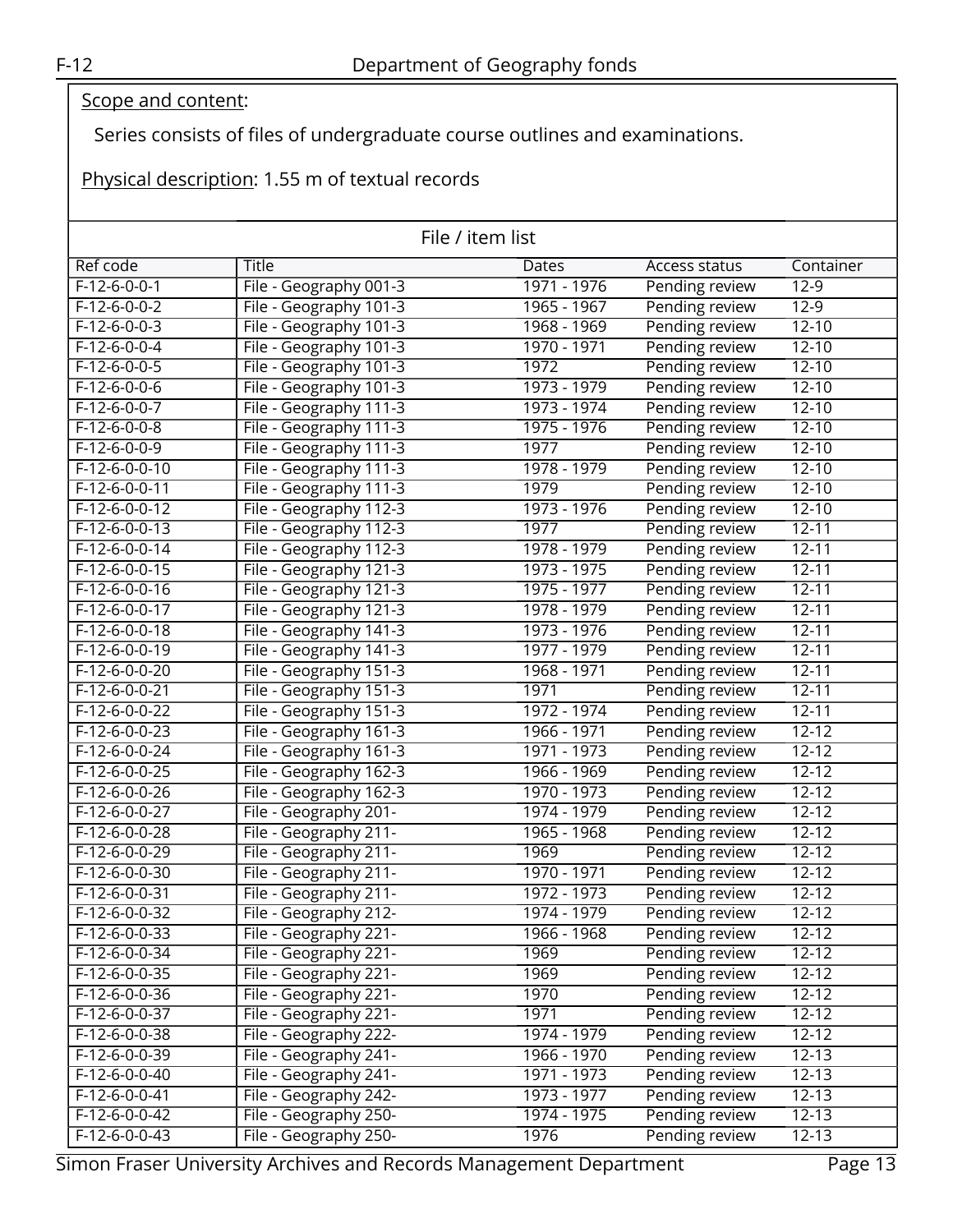| $F-12-6-0-0-44$ | File - Geography 250- | 1976 - 1977   | $12 - 13$<br>Pending review        |
|-----------------|-----------------------|---------------|------------------------------------|
| $F-12-6-0-0-45$ | File - Geography 250- | 1978          | Pending review<br>$12 - 14$        |
| $F-12-6-0-0-46$ | File - Geography 250- | 1979          | Pending review<br>$12 - 14$        |
| F-12-6-0-0-47   | File - Geography 251- | 1974 - 1979   | Pending review<br>$12 - 14$        |
| $F-12-6-0-0-48$ | File - Geography 262- | 1974 - 1979   | Pending review<br>$12 - 14$        |
| $F-12-6-0-0-49$ | File - Geography 263- | 1973 - 1979   | $\frac{1}{2-14}$<br>Pending review |
| $F-12-6-0-0-50$ | File - Geography 311- | 1966          | $12 - 14$<br>Pending review        |
| $F-12-6-0-0-51$ | File - Geography 312- | 1966          | Pending review<br>$12 - 14$        |
| $F-12-6-0-0-52$ | File - Geography 313- | 1968 - 1971   | Pending review<br>$12 - 14$        |
| F-12-6-0-0-53   | File - Geography 313- | 1972 - 1973   | Pending review<br>$12 - 14$        |
| $F-12-6-0-0-54$ | File - Geography 313- | 1974          | Pending review<br>$12 - 14$        |
| $F-12-6-0-0-55$ | File - Geography 313- | 1975 - 1976   | $12 - 14$<br>Pending review        |
| $F-12-6-0-0-56$ | File - Geography 313- | 1977 - 1979   | $12 - 14$<br>Pending review        |
| $F-12-6-0-0-57$ | File - Geography 314- | 1967 - 1970   | $12 - 15$<br>Pending review        |
| $F-12-6-0-0-58$ | File - Geography 314- | 1971 - 1972   | Pending review<br>$12 - 15$        |
| F-12-6-0-0-59   | File - Geography 314- | 1973 - 1974   | Pending review<br>$12 - 15$        |
| $F-12-6-0-0-60$ | File - Geography 314- | 1975 - 1976   | Pending review<br>$12 - 15$        |
| $F-12-6-0-0-61$ | File - Geography 314- | 1977          | Pending review<br>$12 - 15$        |
| $F-12-6-0-0-62$ | File - Geography 314- | 1978 - 1979   | $12 - 15$<br>Pending review        |
| $F-12-6-0-0-63$ | File - Geography 315- | 1967 - 1971   | Pending review<br>$12 - 15$        |
| $F-12-6-0-0-64$ | File - Geography 315- | 1972 - 1979   | Pending review<br>$12 - 15$        |
| F-12-6-0-0-65   | File - Geography 316- | 1968          | Pending review<br>$12 - 15$        |
| $F-12-6-0-0-66$ | File - Geography 317- | 1973 - 1979   | Pending review<br>$12 - 15$        |
| $F-12-6-0-0-67$ | File - Geography 318- | 1974 - 1979   | $12 - 15$<br>Pending review        |
| F-12-6-0-0-68   | File - Geography 321- | 1966          | $12 - 15$<br>Pending review        |
| $F-12-6-0-0-69$ | File - Geography 322- | 1967 - 1974   | $12 - 15$<br>Pending review        |
| $F-12-6-0-0-70$ | File - Geography 322- | 1975 - 1979   | Pending review<br>$12 - 16$        |
| F-12-6-0-0-71   | File - Geography 323- | 1967 - 1972   | Pending review<br>$12 - 16$        |
| $F-12-6-0-0-72$ | File - Geography 323- | 1975 - 1979   | Pending review<br>$12 - 16$        |
| $F-12-6-0-0-73$ | File - Geography 324- | 1967 - 1973   | Pending review<br>$12 - 16$        |
| $F-12-6-0-0-74$ | File - Geography 324- | 1974 - 1979   | Pending review<br>$12 - 16$        |
| $F-12-6-0-0-75$ | File - Geography 325- | 1968 - 1973   | Pending review<br>$12 - 16$        |
| $F-12-6-0-0-76$ | File - Geography 325- | 1971 - 1979   | Pending review<br>$12 - 16$        |
| $F-12-6-0-0-77$ | File - Geography 331- | 1966          | Pending review<br>$12 - 16$        |
| F-12-6-0-0-78   | File - Geography 341- | 1966          | Pending review<br>12-16            |
| F-12-6-0-0-79   | File - Geography 342- | 1968 - 1977   | Pending review<br>$12 - 16$        |
| F-12-6-0-0-80   | File - Geography 343- | 1968 - 1978   | Pending review<br>$12 - 16$        |
| $F-12-6-0-0-81$ | File - Geography 344- | 1968 - 1971   | $12 - 16$<br>Open                  |
| $F-12-6-0-0-82$ | File - Geography 344- | 1972 - 1979   | Pending review<br>$12 - 17$        |
| F-12-6-0-0-83   | File - Geography 345- | 1970 - 1978   | Pending review<br>$12 - 17$        |
| $F-12-6-0-0-84$ | File - Geography 346- | 1978 - 1979   | Pending review<br>$12 - 17$        |
| F-12-6-0-0-85   | File - Geography 349- | 1973 - 1975   | Pending review<br>$12 - 17$        |
| F-12-6-0-0-86   | File - Geography 351- | 1969 - 1979   | Pending review<br>$12 - 17$        |
| $F-12-6-0-0-87$ | File - Geography 361- | 1975 - 1979   | Pending review<br>$12 - 17$        |
| $F-12-6-0-0-88$ | File - Geography 362- | 1976 - 1979   | Pending review<br>$12 - 17$        |
| F-12-6-0-0-89   | File - Geography 369- | 1975 - 1979   | Pending review<br>$12 - 17$        |
| F-12-6-0-0-90   | File - Geography 375- | 1976 - 1979   | Pending review<br>$12 - 17$        |
| F-12-6-0-0-91   | File - Geography 381- | 1967 - 1979   | Pending review<br>$12 - 17$        |
| F-12-6-0-0-92   | File - Geography 382- | 1969 - 1979   | Pending review<br>$12 - 17$        |
| F-12-6-0-0-93   | File - Geography 385- | 1979          | Pending review<br>$12 - 17$        |
| $F-12-6-0-0-94$ | File - Geography 403- | $1967 - 1968$ | Pending review<br>$12 - 17$        |
| F-12-6-0-0-95   | File - Geography 404- | 1971 - 1973   | $12 - 17$<br>Open                  |
|                 |                       |               |                                    |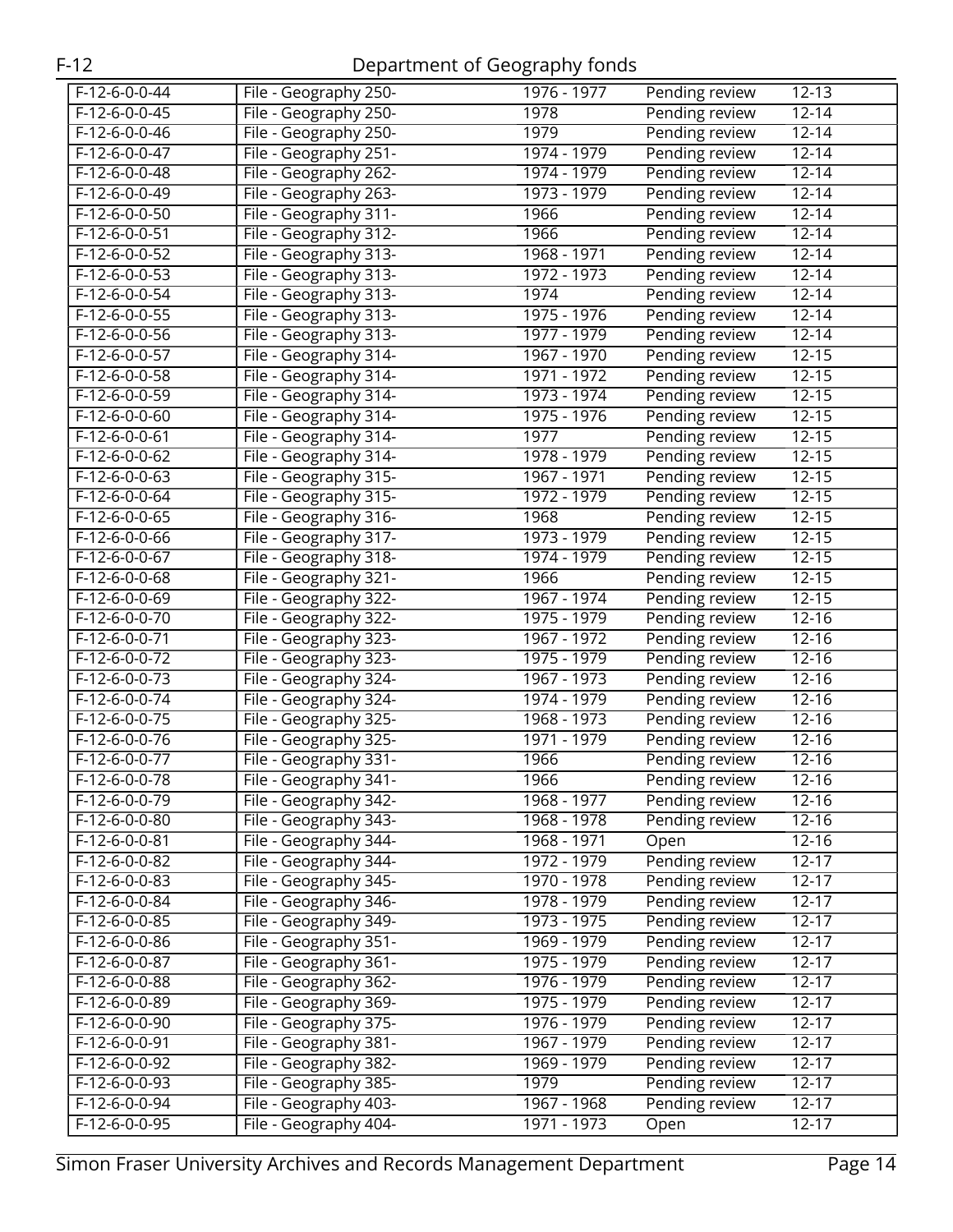| F-12-6-0-0-96    | File - Geography 405-         | 1969 - 1977 | $12 - 17$<br>Pending review           |
|------------------|-------------------------------|-------------|---------------------------------------|
| $F-12-6-0-0-97$  | File - Geography 406-         | 1968 - 1979 | Pending review<br>$12 - 17$           |
| $F-12-6-0-0-98$  | File - Geography 407-         | 1968 - 1974 | Pending review<br>$12 - 18$           |
| F-12-6-0-0-99    | File - Geography 407-         | 1975 - 1976 | Pending review<br>$12 - 18$           |
| F-12-6-0-0-100   | File - Geography 407-         | 1977 - 1979 | Pending review<br>$\overline{1}$ 2-18 |
| F-12-6-0-0-101   | File - Geography 413-         | 1970 - 1971 | Pending review<br>$12 - 18$           |
| F-12-6-0-0-102   | File - Geography 413-         | 1972        | $12 - 18$<br>Pending review           |
| $F-12-6-0-0-103$ | File - Geography 413-         | 1973 - 1979 | $12 - 18$<br>Pending review           |
| $F-12-6-0-0-104$ | File - Geography 414-         | 1967 - 1979 | Pending review<br>$12 - 18$           |
| $F-12-6-0-0-105$ | File - Geography 415-         | 1967 - 1971 | Pending review<br>$12 - 18$           |
| F-12-6-0-0-106   | File - Geography 415-         | 1972 - 1979 | Pending review<br>$12 - 18$           |
| $F-12-6-0-0-107$ | File - Geography 416-         | 1970 - 1978 | Pending review<br>$12 - 18$           |
| F-12-6-0-0-108   | File - Geography 418-         | 1978        | $12 - 18$<br>Pending review           |
| F-12-6-0-0-109   | File - Geography 419-         | 1976 - 1978 | $12 - 18$<br>Pending review           |
| $F-12-6-0-0-110$ | File - Geography 420-         | 1971 - 1979 | Pending review<br>$12 - 19$           |
| F-12-6-0-0-111   | File - Geography 421-         | 1967 - 1972 | $12 - 19$<br>Pending review           |
| $F-12-6-0-0-112$ | File - Geography 421-         | 1973 - 1979 | Pending review<br>$12 - 19$           |
| $F-12-6-0-0-113$ | File - Geography 422-         | 1971 - 1979 | Pending review<br>12-19               |
| F-12-6-0-0-114   | File - Geography 424-         | 1970 - 1979 | $12 - 19$<br>Pending review           |
| $F-12-6-0-0-115$ | File - Geography 425-         | 1969 - 1979 | $12 - 19$<br>Pending review           |
| $F-12-6-0-0-116$ | File - Geography 429-         | 1977 - 1979 | Pending review<br>$12 - 19$           |
| F-12-6-0-0-117   | File - Geography 431-         | 1973 - 1976 | Pending review<br>12-19               |
| F-12-6-0-0-118   | File - Geography 441-         | 1968 - 1971 | Pending review<br>12-19               |
| $F-12-6-0-0-119$ | File - Geography 441-         | 1972 - 1977 | Pending review<br>$12 - 19$           |
| F-12-6-0-0-120   | File - Geography 442-         | 1967 - 1979 | $12 - 19$<br>Pending review           |
| $F-12-6-0-0-121$ | File - Geography 443-         | 1968 - 1973 | $12 - 19$<br>Pending review           |
| $F-12-6-0-0-122$ | File - Geography 444-         | 1978 - 1979 | Pending review<br>$12 - 20$           |
| $F-12-6-0-0-123$ | File - Geography 445-         | 1979        | $12 - 20$<br>Pending review           |
| F-12-6-0-0-124   | File - Geography 449-         | 1977 - 1979 | Pending review<br>12-20               |
| $F-12-6-0-0-125$ | File - Geography 452-         | 1971 - 1979 | $12 - 20$<br>Pending review           |
| F-12-6-0-0-126   | File - Geography 461-         | 1967 - 1979 | $12 - 20$<br>Pending review           |
| $F-12-6-0-0-127$ | File - Geography 462-         | 1967 - 1975 | $12 - 20$<br>Pending review           |
| $F-12-6-0-0-128$ | File - Geography 462-         | 1976 - 1979 | Pending review<br>$12 - 20$           |
| $F-12-6-0-0-129$ | File - Geography 463-         | 1969 - 1973 | $12 - 20$<br>Pending review           |
| $F-12-6-0-0-130$ | File - Geography 464-         | 1973 - 1978 | $12 - 20$<br>Pending review           |
| F-12-6-0-0-131   | File - Geography 465-         | 1973        | Pending review<br>12-20               |
| F-12-6-0-0-132   | File - Geography 466-         | 1972 - 1979 | Pending review<br>12-20               |
| F-12-6-0-0-133   | File - Geography 467-         | 1967 - 1978 | Pending review<br>12-20               |
| F-12-6-0-0-134   | File - Geography 468-         | 1972        | Pending review<br>$12 - 20$           |
| F-12-6-0-0-135   | File - Geography 469-         | 1968 - 1979 | Pending review<br>12-20               |
| F-12-6-0-0-136   | File - Geography 470-         | 1978        | Pending review<br>12-20               |
| $F-12-6-0-0-137$ | File - Geography 475-         | 1975 - 1979 | Pending review<br>$12 - 21$           |
| F-12-6-0-0-138   | File - Geography 491-         | 1967 - 1979 | Pending review<br>$12 - 21$           |
| F-12-6-0-0-139   | File - Geography 498-         | 1974 - 1979 | Pending review<br>$12 - 21$           |
| $F-12-6-0-0-140$ | File - Course proposals       | 1969 - 1974 | Pending review<br>$12 - 21$           |
| F-12-6-0-0-141   | File - Anti-calendar          | 1973        | Pending review<br>$12 - 21$           |
| F-12-6-0-0-142   | File - Anti-calendar          | 1974        | Pending review<br>$12 - 21$           |
| F-12-6-0-0-143   | File - Anti-calendar          | 1975        | Pending review<br>$12 - 21$           |
| F-12-6-0-0-144   | File - Anti-calendar          | 1976        | Pending review<br>$12 - 21$           |
| F-12-6-0-0-145   | File - Anti-calendar - spring | 1977        | Pending review<br>$12 - 21$           |
| $F-12-6-0-0-146$ | File - Anti-calendar - summer | 1977        | Pending review<br>$12 - 21$           |
| $F-12-6-0-0-147$ | File - Anti-calendar - fall   | 1977        | Pending review<br>$12 - 21$           |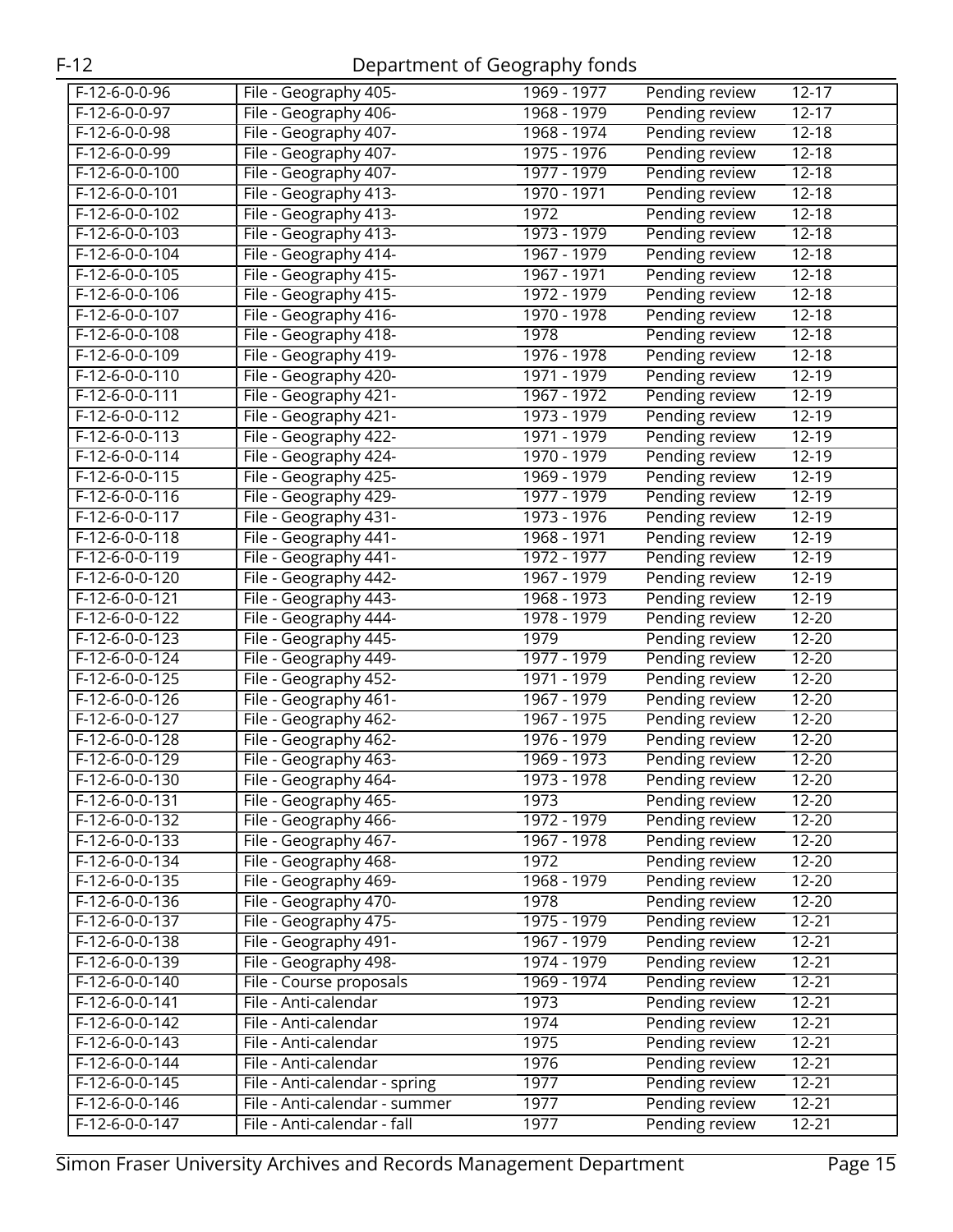| $F-12-6-0-0-148$ | File - Anti-calendar - spring                            | 1978        | Pending review | $12 - 22$ |
|------------------|----------------------------------------------------------|-------------|----------------|-----------|
| $F-12-6-0-0-149$ | File - Anti-calendar - summer                            | 1978        | Pending review | $12 - 22$ |
| $F-12-6-0-0-150$ | File - Anti-calendar - fall                              | 1978        | Pending review | $12 - 22$ |
| $F-12-6-0-0-151$ | File - Course evaluations                                | 1979        | Pending review | $12 - 22$ |
| $F-12-6-0-0-152$ | File - Geography 221                                     | 1972 - 1973 | Pending review | $12 - 13$ |
| F-12-6-0-0-152.1 | File - Geography Continuing                              | 1974 - 1975 | Pending review | $12 - 23$ |
|                  | <b>Education Documentary Film</b>                        |             |                |           |
|                  | Course, Prof. Eliot-Hurst, Geo/CE,                       |             |                |           |
|                  | Sunday Institute                                         |             |                |           |
| $F-12-6-0-0-153$ | File - GEOG 212 Natural Hazards;                         | 1978        | Open           | $12 - 23$ |
|                  | Summer                                                   |             |                |           |
| $F-12-6-0-0-154$ | File - GEOG 431 Landscape in                             | 1979        | Open           | $12 - 23$ |
|                  | Science, Art, Music; Spring                              |             |                |           |
| $F-12-6-0-0-155$ | File - GEOG 001 Geography of                             | 1980        | Open           | $12 - 23$ |
|                  | Technocratic Society; Spring                             |             |                |           |
| $F-12-6-0-0-156$ | File - GEOG 111 Physical                                 | 1980        | Open           | $12 - 23$ |
|                  | Geography; Spring, Summer, Fall                          |             |                |           |
| $F-12-6-0-0-157$ | File - GEOG 112 Introductory                             | 1980        | Open           | $12 - 23$ |
|                  | Geology; Spring, Fall                                    |             |                |           |
| $F-12-6-0-0-158$ | File - GEOG 121 Economic                                 | 1980        | Open           | $12 - 23$ |
|                  | Geography; Spring, Summer                                |             |                |           |
|                  | Session, Fall (regular and EV)                           |             |                |           |
| $F-12-6-0-0-159$ | File - GEOG 141 Social Geography;                        | 1980        | Open           | $12 - 23$ |
|                  | Spring (regular and EV), Summer,<br>Fall                 |             |                |           |
| $F-12-6-0-0-160$ | File - GEOG 201 Geographical Ideas;                      | 1980 - 1982 | Open           | $12 - 23$ |
|                  | Summer '80 and '82                                       |             |                |           |
| $F-12-6-0-0-161$ | File - GEOG 222 Special Issues in                        | 1980        | Open           | $12 - 23$ |
|                  | Economic Geography; Summer                               |             |                |           |
| $F-12-6-0-0-162$ | File - GEOG 242 Social Space;                            | 1980 - 1986 | Open           | $12 - 23$ |
|                  | Spring, 1980; Fall 1984, Spring 1986                     |             |                |           |
| $F-12-6-0-0-163$ | File - GEOG 250 Cartography I;                           | 1980        | Open           | 12-23     |
|                  | Spring, Summer (regular and EV),                         |             |                |           |
|                  | Fall                                                     |             |                |           |
| $F-12-6-0-0-164$ | File - GEOG 251 Methods in Spatial                       | 1980 - 1981 | Open           | $12 - 23$ |
|                  | Analysis; Spring '80, '81 (regular and                   |             |                |           |
|                  | CS), Summer '80, Fall '80                                |             |                |           |
| $F-12-6-0-0-165$ | File - GEOG 262 Canada; Spring,                          | 1980        | Open           | $12 - 23$ |
|                  | Summer, Fall                                             |             |                |           |
| $F-12-6-0-0-166$ | File - GEOG 313 Geomorphology;                           | 1980        | Open           | $12 - 23$ |
|                  | Spring (regular and EV), Summer                          |             |                |           |
| $F-12-6-0-0-167$ | File - GEOG 314 Climatology; Spring,                     | 1980        | Open           | $12 - 23$ |
|                  | Fall                                                     |             |                |           |
| $F-12-6-0-0-168$ | File - GEOG 317 Soil Geography,                          | 1980 - 1981 | Open           | $12 - 23$ |
|                  | Summer (and CS), Fall '80, Summer<br>(CS), Fall (CS) '81 |             |                |           |
| F-12-6-0-0-169   | File - GEOG 318 Sedimentology and                        | 1980 - 1981 | Open           | $12 - 23$ |
|                  | Past Environments; Spring (regular                       |             |                |           |
|                  | and EV), Fall (EV)                                       |             |                |           |
| $F-12-6-0-0-170$ | File - GEOG 322 Geography of                             | 1980        | Open           | $12 - 23$ |
|                  | Primary Activities; Spring (regular                      |             |                |           |
|                  | and EV), Summer                                          |             |                |           |
| $F-12-6-0-0-171$ | File - GEOG 323 Geography of                             | 1980        | Open           | $12 - 23$ |
|                  | Manufacturing; Spring (EV), Fall                         |             |                |           |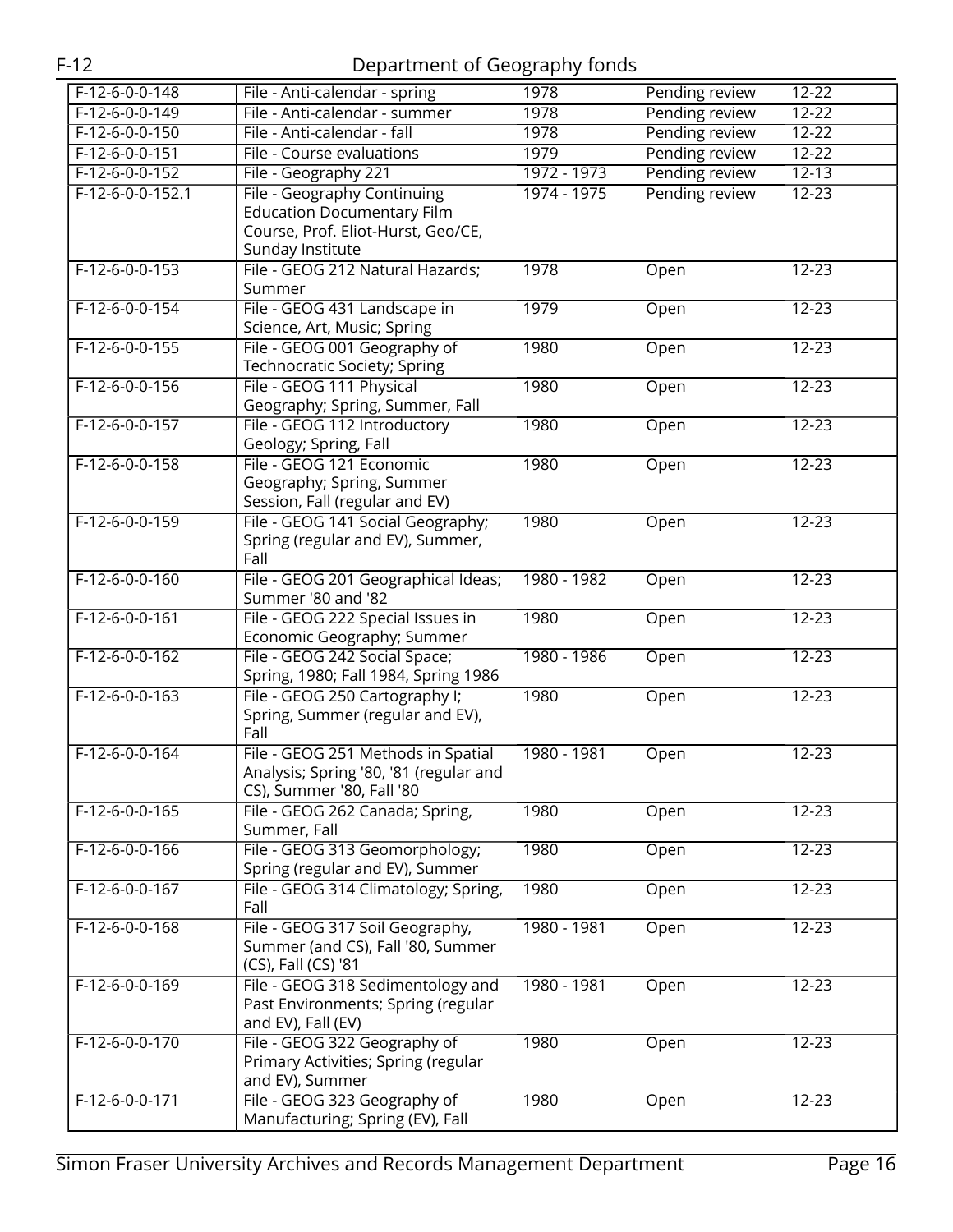|                  |                                                                                                                       | Ō<br>י די   |      |           |
|------------------|-----------------------------------------------------------------------------------------------------------------------|-------------|------|-----------|
| $F-12-6-0-0-172$ | File - GEOG 324 Geography of<br>Transportation; Spring (regular and<br>CS), Fall                                      | 1980        | Open | $12 - 23$ |
| $F-12-6-0-0-173$ | File - GEOG 325 Geography of<br>Tertiary Activities; Fall' 80, Summer<br>(EV) '81                                     | 1980 - 1981 | Open | $12 - 24$ |
| $F-12-6-0-0-174$ | File - GEOG 343 Geography of<br>Transitional Societies; Fall (EV) '80,<br>Spring, Summer, Fall '81, Fall '82          | 1980 - 1982 | Open | $12 - 24$ |
| $F-12-6-0-0-175$ | File - GEOG 344 Geography of<br>Modern Industrial Societies; Spring<br>(regular and CS), Fall                         | 1980 - 1981 | Open | $12 - 24$ |
| $F-12-6-0-0-176$ | File - GEOG 346 Geography of<br>Contemporary Industrial Society;<br>Spring, (regular and DT EV),<br>Summer, Fall (EV) | 1980        | Open | $12 - 24$ |
| $F-12-6-0-0-177$ | File - GEOG 351 Cartography II;<br>Spring, Fall                                                                       | 1980        | Open | $12 - 24$ |
| $F-12-6-0-0-178$ | File - GEOG 361 Introduction to<br>Urban Geography; Spring, Fall                                                      | 1980        | Open | $12 - 24$ |
| $F-12-6-0-0-179$ | File - GEOG 362 Geography of<br>Urban Development; Spring                                                             | 1980        | Open | $12 - 24$ |
| $F-12-6-0-0-180$ | File - GEOG 369 Human<br>Microgeography; Spring (EV), Fall                                                            | 1980        | Open | $12 - 24$ |
| F-12-6-0-0-181   | File - GEOG 375 Historical<br>Geography I; Fall                                                                       | 1980        | Open | $12 - 24$ |
| $F-12-6-0-0-182$ | File - GEOG 381 Political Geography;<br>Summer '80, Fall '81                                                          | 1980 - 1981 | Open | $12 - 24$ |
| $F-12-6-0-0-183$ | File - GEOG 382 Population<br>Geography; Fall                                                                         | 1980        | Open | $12 - 24$ |
| $F-12-6-0-0-184$ | File - GEOG 383 Regional Planning I;<br>Fall                                                                          | 1980        | Open | $12 - 24$ |
| $F-12-6-0-0-185$ | File - GEOG 385-3 Introduction to<br>Agricultural Geography; Spring '80<br>and '81                                    | 1980 - 1981 | Open | $12 - 24$ |
| F-12-6-0-0-186   | File - GEOG 406 Geographical<br>Methodology; Fall '80, Spring,<br>Summer '81, Fall '82                                | 1980 - 1982 | Open | $12 - 24$ |
| $F-12-6-0-0-187$ | File - GEOG 407 Quantitative<br>Methods in Geography; Spring '80<br>and '81, Fall '83 and '87                         | 1980 - 1987 | Open | $12 - 24$ |
| $F-12-6-0-0-188$ | File - GEOG 413 Geomorphology II;<br>Fall                                                                             | 1980 - 1981 | Open | $12 - 24$ |
| F-12-6-0-0-189   | File - GEOG 416 Pleistocene<br>Geography; Spring and Fall                                                             | 1980        | Open | $12 - 24$ |
| F-12-6-0-0-190   | File - GEOG 418 Terrain Evaluation;<br>Spring '80, Spring and Fall (EV) '82,<br>Spring '84, Summer '86                | 1980 - 1986 | Open | $12 - 24$ |
| $F-12-6-0-0-191$ | File - GEOG 420 Comparative<br>Cultural Geography; Spring                                                             | 1980 - 1981 | Open | $12 - 24$ |
| F-12-6-0-0-192   | File - GEOG 421 Geography of<br>Resources Development; Summer<br>'80 and '81, Fall '81                                | 1980 - 1981 | Open | $12 - 24$ |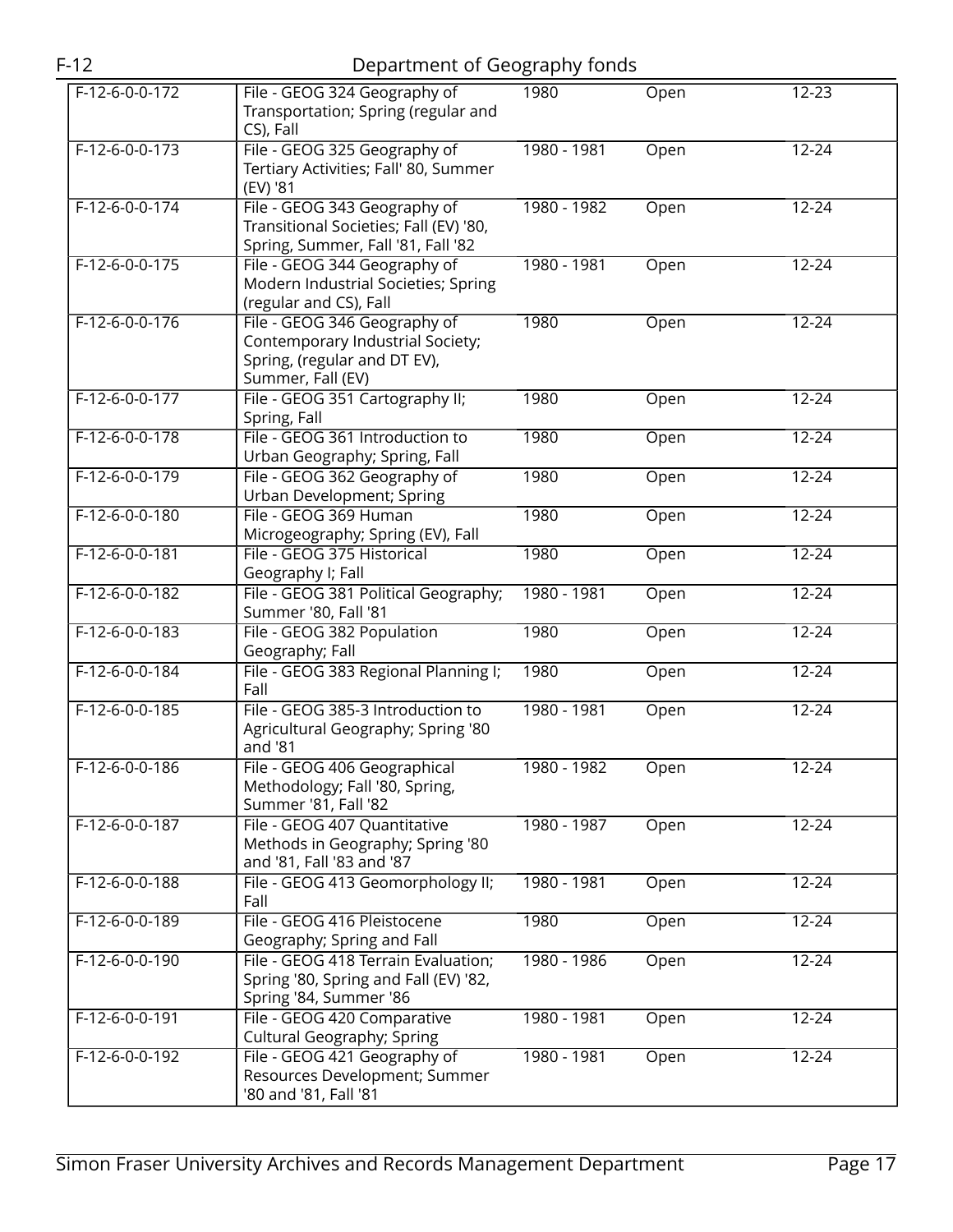| F-12           | Department of Geography fonds                                    |             |      |  |
|----------------|------------------------------------------------------------------|-------------|------|--|
| F-12-6-0-0-193 | File - GEOG 422 Geography of<br>Lesser Developed Countries; Fall | 1980 - 1987 | Open |  |

| F-12-6-0-0-193   | File - GEOG 422 Geography of<br>Lesser Developed Countries; Fall<br>'80, Fall '87                                              | 1980 - 1987 | Open | 12-24     |
|------------------|--------------------------------------------------------------------------------------------------------------------------------|-------------|------|-----------|
| $F-12-6-0-0-194$ | File - GEOG 424 Urban<br>Transportation; Fall '80 '82-'86                                                                      | 1980 - 1986 | Open | $12 - 24$ |
| $F-12-6-0-0-195$ | File - GEOG 425 Geography of<br>Communications; Fall (EV DT) '80,<br>Spring '83                                                | 1980 - 1983 | Open | $12 - 24$ |
| $F-12-6-0-0-196$ | File - GEOG 431 Landscape in<br>Science, Art, Music and Literature;<br>Spring '80 and '81, Spring and<br>Summer '82            | 1980 - 1982 | Open | $12 - 24$ |
| $F-12-6-0-0-197$ | File - GEOG 441 Geography of<br>Urban Regions; Summer '80 and<br>'81, Spring '82-'87                                           | 1980 - 1987 | Open | $12 - 24$ |
| F-12-6-0-0-198   | File - GEOG 444 Regional Planning<br>II; Spring '80-'84                                                                        | 1980 - 1983 | Open | $12 - 24$ |
| $F-12-6-0-0-199$ | File - GEOG 445 Rural Planning; Fall<br>'80, Spring '81, Fall '81-'83, Spring<br>'84-'87                                       | 1980 - 1987 | Open | $12 - 24$ |
| $F-12-6-0-0-200$ | File - GEOG 449 Selected Topics in<br>Cultural Geography; Summer (EV/<br>IS) '80, Summer '81, Fall '80 and<br>'82-'84, '86-'87 | 1980 - 1987 | Open | $12 - 24$ |
| F-12-6-0-0-201   | File - GEOG 452 Theoretical and<br>Computer Cartography; Fall '80-'81.<br>Spring, Fall '83. Spring, Fall '85,<br>Summer '87    | 1980 - 1987 | Open | $12 - 24$ |
| $F-12-6-0-0-202$ | File - GEOG 460 Selected Region:<br>Soviet Union, Fall                                                                         | 1980        | Open | $12 - 24$ |
| F-12-6-0-0-203   | File - GEOG 462 Canada; Summer,<br>Fall (Kelowna)                                                                              | 1980        | Open | $12 - 24$ |
| F-12-6-0-0-204   | File - GEOG 464 Geography of Africa<br>(South Sahara); Spring '80, '84, '86,<br>Fall '81 and '82                               | 1980 - 1986 | Open | $12 - 24$ |
| $F-12-6-0-0-205$ | File - GEOG 469 Canadian North<br>and Middle North; Fall '80-'81,<br>Summer '84-'85, Spring '86-'87                            | 1980 - 1987 | Open | $12 - 24$ |
| $F-12-6-0-0-206$ | File - GEOG 470 Geography of<br>Western Canada; Spring, Summer<br>(EV/IS), Fall '80, Spring '82                                | 1980 - 1982 | Open | $12 - 24$ |
| $F-12-6-0-0-207$ | File - GEOG 101 General Geography;<br>Fall '81, Spring '83                                                                     | 1980 - 1983 | Open | $12 - 25$ |
| F-12-6-0-0-208   | File - GEOG 111 Physical<br>Geography; Spring, Fall                                                                            | 1981        | Open | $12 - 25$ |
| F-12-6-0-0-209   | File - GEOG 111 Physical<br>Geography; Summer (regular and<br>EV)                                                              | 1981        | Open | $12 - 25$ |
| $F-12-6-0-0-210$ | File - GEOG 112 Introductory<br>Geology; Spring, Fall                                                                          | 1981        | Open | $12 - 25$ |
| $F-12-6-0-0-211$ | File - GEOG 121 Economic<br>Geography; Spring, Fall (regular and<br>EV)                                                        | 1981        | Open | $12 - 25$ |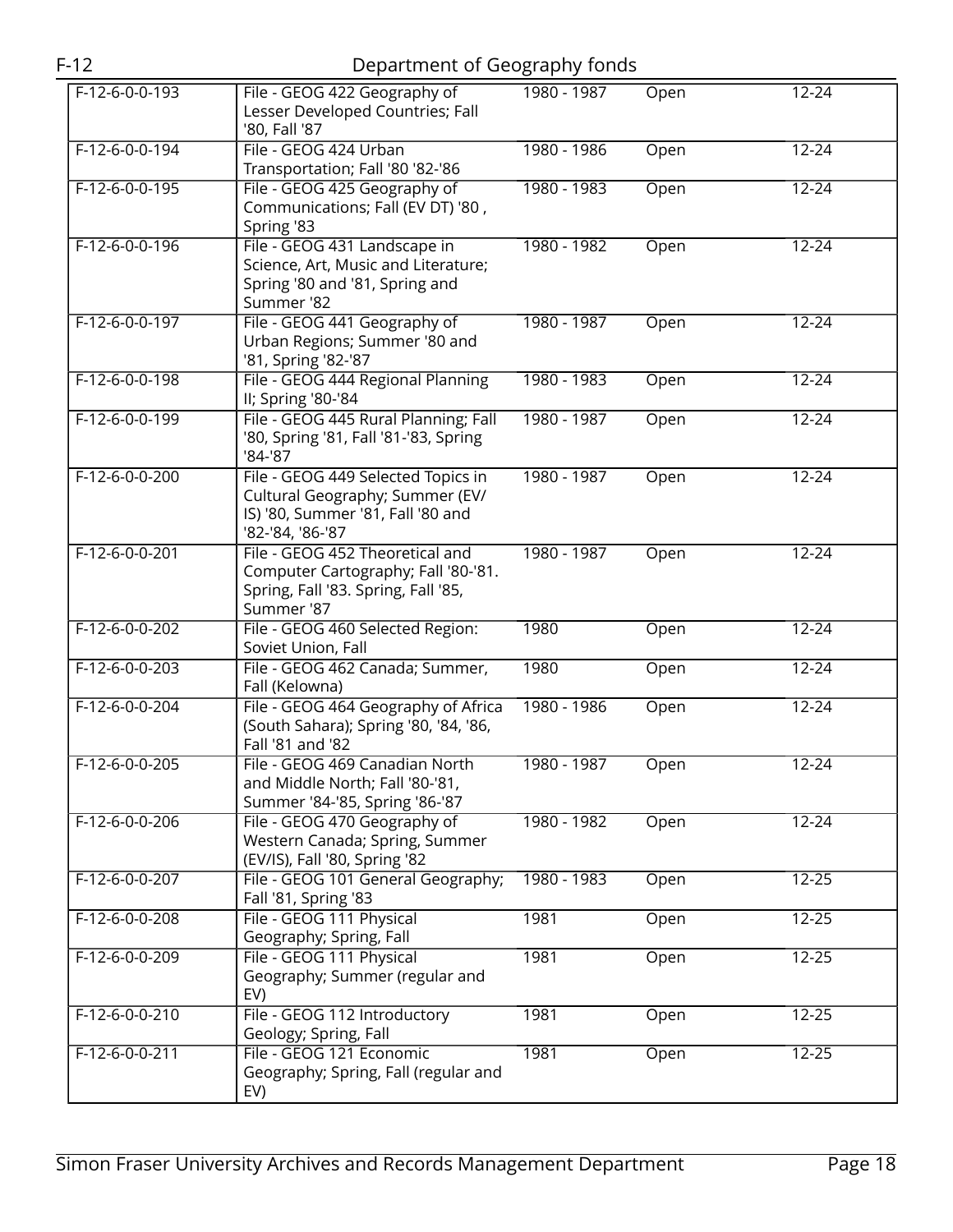| $F-12-6-0-0-212$ | File - GEOG 141 Social Geography;<br>Spring (regular and EV), Summer,<br>Fall                                               | 1981        | Open | $12 - 25$ |
|------------------|-----------------------------------------------------------------------------------------------------------------------------|-------------|------|-----------|
| $F-12-6-0-0-213$ | File - GEOG 212 Geography of<br>Natural Hazards; Fall '81 and Spring<br>82                                                  | 1981 - 1982 | Open | $12 - 25$ |
| $F-12-6-0-0-214$ | File - GEOG 250 Cartography;<br>Spring, Fall (regular and EV)                                                               | 1981        | Open | $12 - 25$ |
| $F-12-6-0-0-215$ | File - GEOG 262 Canada; Spring<br>(regular and EV), Summer, Fall                                                            | 1981        | Open | $12 - 25$ |
| $F-12-6-0-0-216$ | File - GEOG 263 Selected Regions;<br>Spring (regular and EV)                                                                | 1981        | Open | $12 - 25$ |
| $F-12-6-0-0-217$ | File - GEOG 313 Geomorphology;<br>Spring (EV), Summer (IS)                                                                  | 1981        | Open | $12 - 25$ |
| $F-12-6-0-0-218$ | File - GEOG 314 Climatology; Fall                                                                                           | 1981        | Open | $12 - 25$ |
| $F-12-6-0-0-219$ | File - GEOG 315 Biogeography; Fall                                                                                          | 1981        | Open | $12 - 25$ |
| $F-12-6-0-0-220$ | File - GEOG 322 Geography of<br>Primary Activities; Spring, Fall (EV)                                                       | 1981        | Open | 12-25     |
| $F-12-6-0-0-221$ | File - GEOG 324 Geography of<br>Transportation; Spring, Fall                                                                | 1981        | Open | $12 - 25$ |
| $F-12-6-0-0-222$ | File - GEOG 351 Cartography II;<br>Spring, Fall                                                                             | 1981        | Open | $12 - 25$ |
| $F-12-6-0-0-223$ | File - GEOG 361 Introduction to<br>Urban Geography; Spring, Fall                                                            | 1981        | Open | $12 - 25$ |
| $F-12-6-0-0-224$ | File - GEOG 375-3 Historical<br>Geography I; Spring (regular and EV<br>DT); Spring and Summer (EV) '82                      | 1981 - 1982 | Open | $12 - 25$ |
| $F-12-6-0-0-225$ | File - GEOG 383 Regional Planning;<br>Spring, Summer, Fall                                                                  | 1981        | Open | $12 - 25$ |
| $F-12-6-0-0-226$ | File - GEOG 414 Climatology II;<br>Spring '81 and Spring (EV) '82;<br>Spring '83                                            | 1981 - 1983 | Open | $12 - 25$ |
| $F-12-6-0-0-227$ | File - GEOG 415 Biogeography II;<br>Spring '81, '82, '83                                                                    | 1981 - 1983 | Open | $12 - 25$ |
| $F-12-6-0-0-228$ | File - GEOG 416 Pleistocene<br>Geography; Fall '81, Spring and Fall<br>'82, Fall '83                                        | 1981 - 1983 | Open | $12 - 26$ |
| $F-12-6-0-0-229$ | File - GEOG 429 Selected Topics<br>in Economic Geography; Spring<br>(regular and EV), Summer '81-'82,<br>(EV) '84, Fall '86 | 1981 - 1986 | Open | $12 - 26$ |
| $F-12-6-0-0-230$ | File - GEOG 460 Selected Regions of<br>British Columbia; Spring '81; Spring<br>(regular and Kelowna) '82                    | 1981 - 1982 | Open | $12 - 26$ |
| $F-12-6-0-0-231$ | File - GEOG 461 Western Europe;<br>Spring                                                                                   | 1981        | Open | $12 - 26$ |
| F-12-6-0-0-232   | File - GEOG 462 Canada; Spring and<br>Summer (EV)                                                                           | 1981        | Open | 12-26     |
| F-12-6-0-0-233   | File - GEOG 475 Advanced Historical<br>Geography II; Spring '81; Spring and<br>Fall '82, Fall '87                           | 1981 - 1987 | Open | 12-26     |
| $F-12-6-0-0-234$ | File - GEOG 491 Geography Honors<br>degree                                                                                  | 1981        | Open | $12 - 26$ |
| $F-12-6-0-0-235$ | File - GEOG 498 Field Studies in<br>Geography; Fall '81-'84                                                                 | 1981 - 1984 | Open | $12 - 26$ |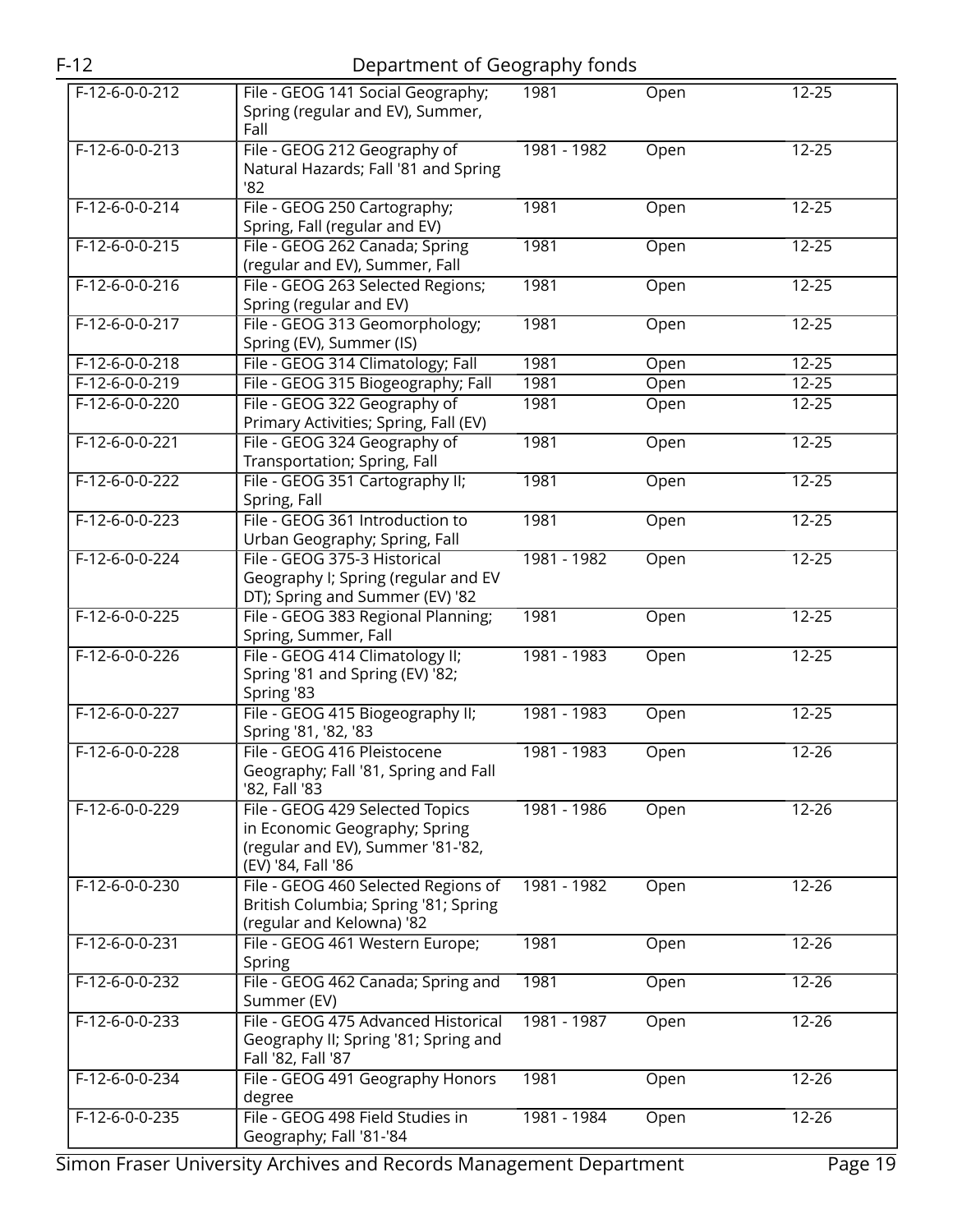| $F-12$           | Department of Geography fonds                                                                                                  |             |      |           |
|------------------|--------------------------------------------------------------------------------------------------------------------------------|-------------|------|-----------|
| $F-12-6-0-0-236$ | File - GEOG 111 Physical<br>Geography; Spring, Summer (EV),                                                                    | 1982        | Open | $12 - 26$ |
| $F-12-6-0-0-237$ | File - GEOG 111 Physical<br>Geography; Summer, Fall                                                                            | 1982        | Open | $12 - 26$ |
| F-12-6-0-0-238   | File - GEOG 112 Introductory<br>Geology; Spring, Summer (IS and<br>regular), Fall                                              | 1982        | Open | $12 - 26$ |
| $F-12-6-0-0-239$ | File - GEOG 121 Economic<br>Geography; Spring, Summer, Fall<br>(regular and EV DT)                                             | 1982        | Open | $12 - 26$ |
| $F-12-6-0-0-240$ | File - GEOG 141 Social Geography;<br>Spring (regular and EV), Summer<br>(regular and EV/SS), Fall (DT)                         | 1982        | Open | $12 - 26$ |
| $F-12-6-0-0-241$ | File - GEOG 250 Cartography I;<br>Spring, Summer (EV), Fall (regular<br>and EV)                                                | 1982        | Open | $12 - 26$ |
| $F-12-6-0-0-242$ | File - GEOG 251 Methods in Spatial<br>Analysis; Spring, Summer                                                                 | 1982        | Open | $12 - 26$ |
| $F-12-6-0-0-243$ | File - GEOG 262 Canada; Spring, Fall<br>(EV)                                                                                   | 1982        | Open | $12 - 26$ |
| $F-12-6-0-0-244$ | File - GEOG 263 Selected Regions;<br>Spring, Fall                                                                              | 1982        | Open | $12 - 26$ |
| $F-12-6-0-0-245$ | File - GEOG 312 Geography of<br>Natural Hazards; Fall                                                                          | 1982        | Open | $12 - 27$ |
| $F-12-6-0-0-246$ | File - GEOG 313 Geomorphology;<br>Spring, Fall (EV)                                                                            | 1982        | Open | $12 - 27$ |
| $F-12-6-0-0-247$ | File - GEOG 314 Climatology I;<br>Spring, Fall                                                                                 | 1982        | Open | $12 - 27$ |
| $F-12-6-0-0-248$ | File - GEOG 315 Biogeography I; Fall<br>'82, Summer '83 (EV), Fall '84                                                         | 1982 - 1984 | Open | $12 - 27$ |
| $F-12-6-0-0-249$ | File - GEOG 317 Soil Geography;<br>Spring (EV) and Fall (CS) '82; Spring<br>and Summer (CS) '83, Summer '84                    | 1982 - 1984 | Open | $12 - 27$ |
| $F-12-6-0-0-250$ | File - GEOG 318 Sedimentology and<br>Past Environments; Summer and<br>Fall '82, '85-'86, Spring '84                            | 1982 - 1986 | Open | $12 - 27$ |
| $F-12-6-0-0-251$ | File - GEOG 322 Geography of<br>Primary Activities; Spring '82, '83,<br>'84                                                    | 1982 - 1984 | Open | $12 - 27$ |
| F-12-6-0-0-252   | File - GEOG 323 Geography of<br>Manufacturing; Fall '82, '83, '84                                                              | 1982 - 1984 | Open | $12 - 27$ |
| $F-12-6-0-0-253$ | File - GEOG 324 Geography of<br>Transportation; Spring (EV DT) '82,<br>Fall '83, Summer (SS) '82 and (EV)<br>'84               | 1982 - 1984 | Open | $12 - 27$ |
| $F-12-6-0-0-254$ | File - GEOG 325 Geography of<br>Tertiary and Quaternary Activities;<br>Spring '82 and '83, Fall '83 and '84<br>(EV)            | 1982 - 1984 | Open | $12 - 27$ |
| $F-12-6-0-0-255$ | File - GEOG 344 Geography of<br>Modern Industrial Societies; Fall                                                              | 1982        | Open | $12 - 27$ |
| $F-12-6-0-0-256$ | File - GEOG 346 Geography of<br>Contemporary Industrial Societies;<br>Spring (EV DT and regular) and<br>Summer '82, Spring '83 | 1982 - 1983 | Open | $12 - 27$ |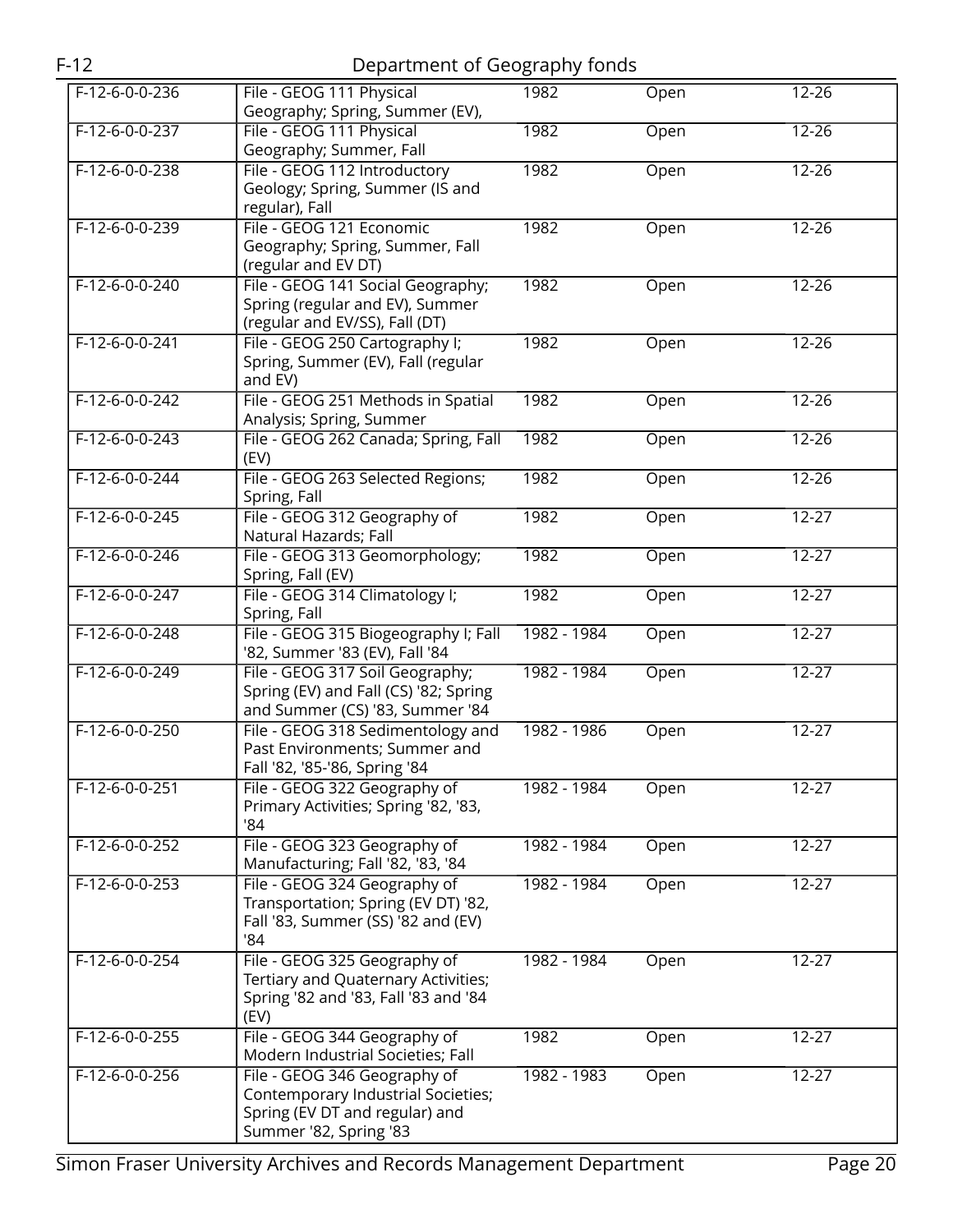|--|--|

| $F-12-6-0-0-257$ | File - GEOG 351 Cartography II;<br>Spring, Summer (EV/IS), Fall                                               | 1982        | Open | $12 - 27$      |
|------------------|---------------------------------------------------------------------------------------------------------------|-------------|------|----------------|
| $F-12-6-0-0-258$ | File - GEOG 353 Aerial Photographic<br>Interpretation; Fall                                                   | 1982 - 1983 | Open | $12 - 27$      |
| $F-12-6-0-0-259$ | File - GEOG 361 Introduction to<br>Urban Geography; Fall '82, Spring<br>(EV DT) and Fall '83                  | 1982 - 1983 | Open | $12 - 27$      |
| $F-12-6-0-0-260$ | File - GEOG 369 Human<br>Microgeography; Spring '82 and '83,<br>Fall '83                                      | 1982 - 1983 | Open | $12 - 27$      |
| $F-12-6-0-0-261$ | File - GEOG 381 Political Geography;<br>Fall '82 and '84, Spring '84, '86, '87                                | 1982 - 1987 | Open | $12 - 27$      |
| F-12-6-0-0-262   | File - GEOG 382 Population<br>Geography; Spring '82, Spring and<br>Fall '83                                   | 1982 - 1983 | Open | $12 - 27$      |
| $F-12-6-0-0-263$ | File - GEOG 383 Regional Planning I;<br>Spring and Fall (EV and regular) '82,<br>Spring and Fall '83          | 1982 - 1983 | Open | $12 - 27$      |
| $F-12-6-0-0-264$ | File - GEOG 385 Introduction to<br>Agricultural Geography; Spring '82,<br>Fall '83, F134 '85                  | 1982 - 1985 | Open | $12 - 27$      |
| $F-12-6-0-0-265$ | File - GEOG 462 Geography of<br>Canada; Summer, Fall                                                          | 1982        | Open | $12 - 27$      |
| $F-12-6-0-0-266$ | File - GEOG 111 Physical<br>Geography; Spring, Summer (SS),<br>Fall                                           | 1983        | Open | $12 - 28$      |
| $F-12-6-0-0-267$ | File - GEOG 112 Introductory<br>Geology; Spring (regular and EV),<br>Fall                                     | 1983 - 1984 | Open | $12 - 28$      |
| F-12-6-0-0-268   | File - GEOG 121 Economic<br>Geography; Spring, Summer, Fall                                                   | 1983        | Open | $\sqrt{12-28}$ |
| $F-12-6-0-0-269$ | File - GEOG 141 Social Geography;<br>Spring, Fall (regular and EV)                                            | 1983        | Open | $12 - 28$      |
| $F-12-6-0-0-270$ | File - GEOG 250 Cartography I;<br>Spring, Summer (EV)                                                         | 1983        | Open | 12-28          |
| $F-12-6-0-0-271$ | File - GEOG 250 Cartography I; Fall<br>(regular and EV)                                                       | 1983        | Open | 12-28          |
| $F-12-6-0-0-272$ | File - GEOG 251 Methods in Spatial<br>Analysis; Spring, Summer (CS)'83,<br>Fall '83-'85, Spring, Fall '86-'87 | 1983 - 1987 | Open | $12 - 28$      |
| $F-12-6-0-0-273$ | File - GEOG 262 Canada; Summer,<br>Fall (EV DT)                                                               | 1983        | Open | $12 - 28$      |
| $F-12-6-0-0-274$ | File - GEOG 263 Selected Regions:<br>BC; Latin America; Africa; Spring                                        | 1983        | Open | $12 - 28$      |
| $F-12-6-0-0-275$ | File - GEOG 263 Western Europe;<br>Summer '83; Spring '84                                                     | 1983 - 1984 | Open | $12 - 28$      |
| F-12-6-0-0-276   | File - GEOG 301 Geographic Ideas<br>and Methodology; Spring, Summer,<br>Fall                                  | 1983        | Open | 12-28          |
| F-12-6-0-0-277   | File - GEOG 311 Hydrology; Fall                                                                               | 1983 - 1984 | Open | 12-28          |
| $F-12-6-0-0-278$ | File - GEOG 312 Geography of<br>Natural Hazards; Spring, Fall<br>(regular and EV) '83, Fall '84               | 1983 - 1984 | Open | 12-28          |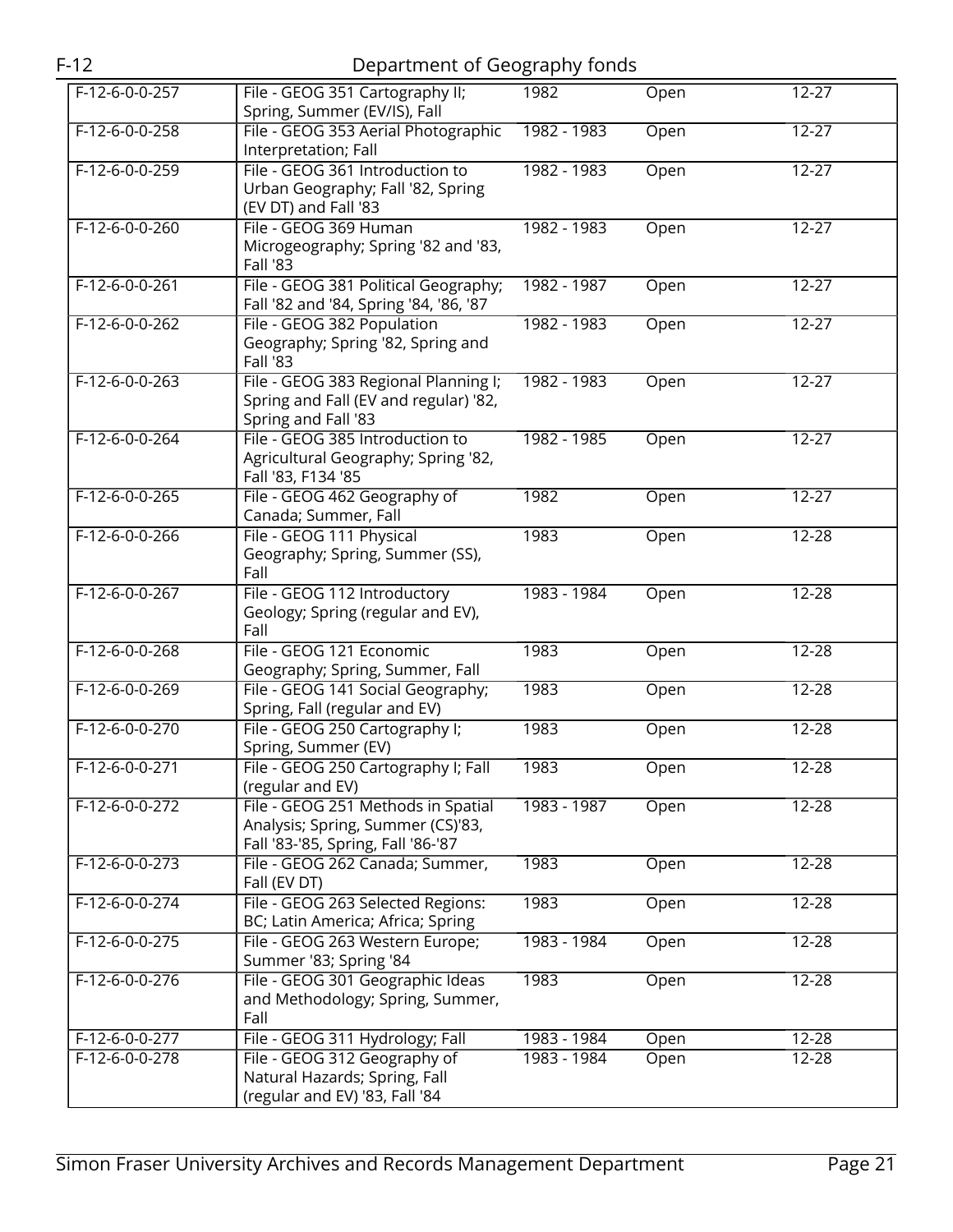| $F-12$           | Department of Geography fonds                                                                              |             |      |           |
|------------------|------------------------------------------------------------------------------------------------------------|-------------|------|-----------|
| $F-12-6-0-0-279$ | File - GEOG 313 Geomorphology;<br>Spring, Summer (SS), Fall '83 and<br>'84                                 | 1983 - 1984 | Open | $12 - 28$ |
| $F-12-6-0-0-280$ | File - GEOG 314 Climatology; Spring<br>and Fall (regular and EV) '83; Spring<br>and Fall '84               | 1983 - 1984 | Open | 12-29     |
| F-12-6-0-0-281   | File - GEOG 351 HydroCartology II;<br>Spring and Fall (regular and EV) '83;<br>Spring and Fall '84         | 1983 - 1984 | Open | $12 - 29$ |
| $F-12-6-0-0-282$ | File - GEOG 362 Geography of<br>Urban Development; Spring and<br>Fall; Spring '87 and '87                  | 1983 - 1987 | Open | $12 - 29$ |
| $F-12-6-0-0-283$ | File - GEOG 375 Historical<br>Geography I; Spring, Fall (regular<br>and EV) '83, Spring and Fall '84       | 1983 - 1984 | Open | 12-29     |
| $F-12-6-0-0-284$ | File - GEOG 413 Geomorphology I;<br>Spring '83-'85 and '87                                                 | 1983 - 1987 | Open | $12 - 29$ |
| $F-12-6-0-0-285$ | File - GEOG 419 Remote Sensing;<br>Spring [note: course number<br>change to GEOG 453]                      | 1983 - 1984 | Open | $12 - 29$ |
| $F-12-6-0-0-286$ | File - GEOG 420 Comparative<br>Cultural Geography; Fall '83 and '84;<br>Spring (EV DT) '84; Spring '86     | 1983 - 1986 | Open | 12-29     |
| F-12-6-0-0-287   | File - GEOG 421 Geograpy of<br>Resource Development; Spring,<br>Summer, Fall '83; Spring '85; Fall '86     | 1983 - 1986 | Open | 12-29     |
| $F-12-6-0-0-288$ | File - GEOG 462 Canada; Spring, Fall<br>'83; Fall '85                                                      | 1983 - 1985 | Open | $12 - 29$ |
| $F-12-6-0-0-289$ | File - GEOG 470 Geography of<br>Western Canada; Spring '83 and '84;<br>Summer '86                          | 1983 - 1986 | Open | 12-29     |
| $F-12-6-0-0-290$ | File - GEOG 101 General Geography;<br>Spring (regular and DT) '84; Spring<br>and Fall '85                  | 1984 - 1985 | Open | $12 - 29$ |
| $F-12-6-0-0-291$ | File - GEOG 111 Physical<br>Geography; Spring (regular and EV),<br>Summer (SS), Fall                       | 1984        | Open | $12 - 29$ |
| F-12-6-0-0-292   | File - GEOG 112 Introductory<br>Geology; Spring, Fall                                                      | 1984        | Open | 12-29     |
| F-12-6-0-0-293   | File - GEOG 121 Economic<br>Geography; Spring (regular and EV,<br>EV DT), Summer, Fall (regular and<br>EV) | 1984        | Open | 12-29     |
| $F-12-6-0-0-294$ | File - GEOG 141 Social Geography;<br>Spring, Summer, Fall (regular and<br>DT)                              | 1984 - 1985 | Open | $12 - 29$ |
| F-12-6-0-0-295   | File - GEOG 250 Cartography I;<br>Spring, Summer, Fall                                                     | 1984        | Open | 12-29     |
| F-12-6-0-0-296   | File - GEOG 262 Canada; Summer,<br>Fall                                                                    | 1984        | Open | $12 - 30$ |
| $F-12-6-0-0-297$ | File - GEOG 265 British Columbia;<br>Spring and Fall (EV DT) '84; Spring,<br>Fall (EV) '85                 | 1984 - 1985 | Open | 12-30     |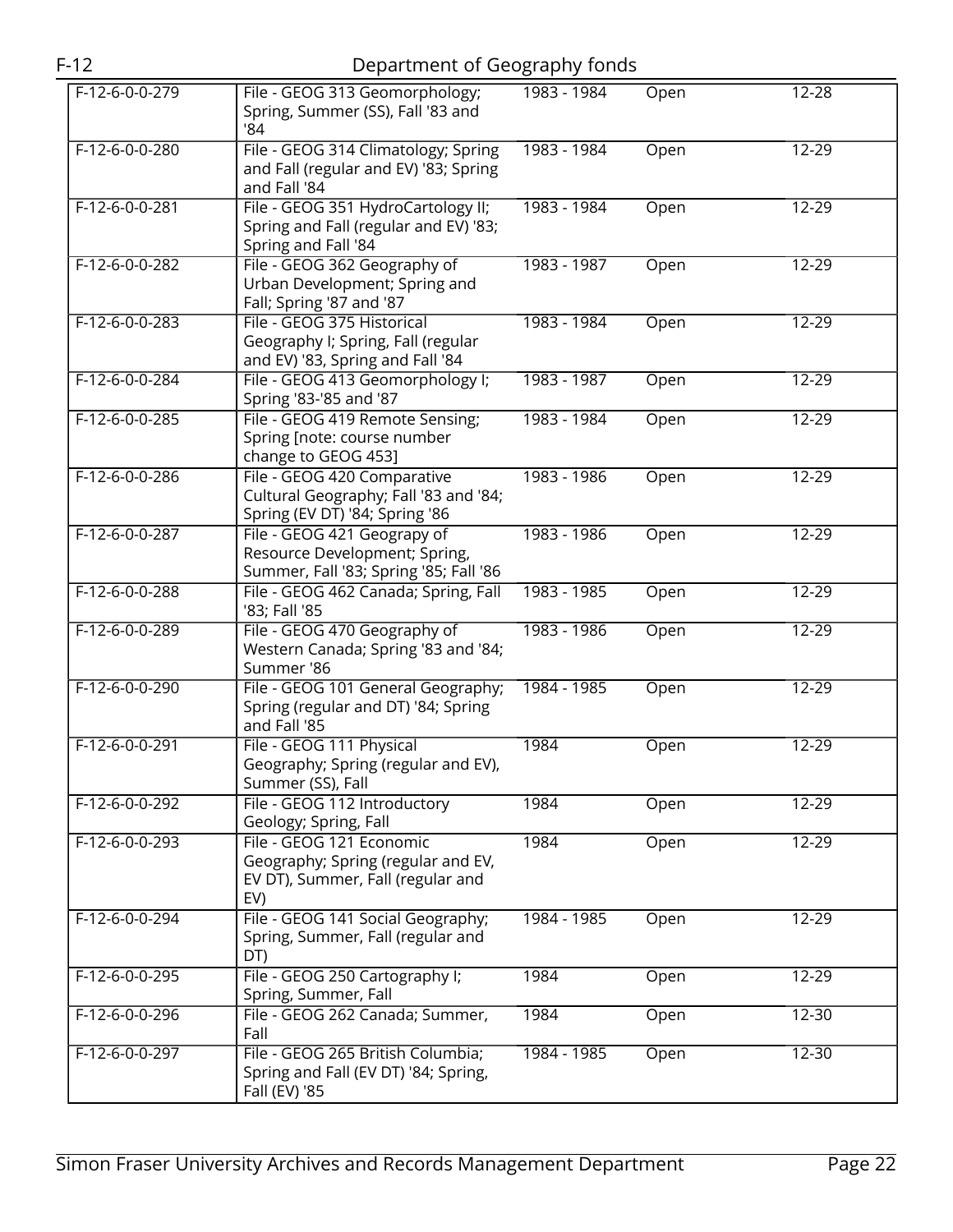|                  |                                                                                                                                               | ں           |      |           |
|------------------|-----------------------------------------------------------------------------------------------------------------------------------------------|-------------|------|-----------|
| $F-12-6-0-0-298$ | File - GEOG 301 Geographic Ideas<br>and Methodology; Spring, Summer                                                                           | 1984        | Open | 12-30     |
|                  | and Fall                                                                                                                                      |             |      |           |
| $F-12-6-0-0-299$ | File - GEOG 314 Climatology I; Fall                                                                                                           | 1984        | Open | $12 - 30$ |
| $F-12-6-0-0-300$ | File - GEOG 319 Physical<br>Interactions in the Environment;<br>Spring '84; Spring (CS) '86                                                   | 1984 - 1986 | Open | $12 - 30$ |
| $F-12-6-0-0-301$ | File - GEOG 346 Geography of<br>Contemporary Industrial Societies;<br>Spring and Summer '84; Summer<br>and Fall '85; Spring (DT) and Fall '86 | 1984 - 1986 | Open | $12 - 30$ |
| $F-12-6-0-0-302$ | File - GEOG 353 Aerial Photographic<br>Interpretation; Spring 'and Fall '84,<br><b>Fall '85</b>                                               | 1984 - 1985 | Open | $12 - 30$ |
| $F-12-6-0-0-303$ | File - GEOG 361 Introduction to<br>Urban Geography; Fall                                                                                      | 1984 - 1987 | Open | $12 - 30$ |
| $F-12-6-0-0-304$ | File - GEOG 383 Regional Planning I;<br>Fall '84-'85; Spring '85-'86, Fall (EV)<br>'86-'87                                                    | 1984 - 1987 | Open | $12 - 30$ |
| $F-12-6-0-0-305$ | File - GEOG 411 Models in<br>Hydrometeorology; Spring                                                                                         | 1984 - 1986 | Open | $12 - 30$ |
| $F-12-6-0-0-306$ | File - GEOG 414-5 Applied<br>Climatology; Spring '84-'85, '87; Fall<br>'87                                                                    | 1984 - 1987 | Open | $12 - 30$ |
| $F-12-6-0-0-307$ | File - GEOG 415 Biogeography;<br>Spring                                                                                                       | 1984 - 1986 | Open | $12 - 30$ |
| $F-12-6-0-0-308$ | File - GEOG 416 Pleistocene<br>Geography; Fall                                                                                                | 1984 - 1986 | Open | $12 - 30$ |
| $F-12-6-0-0-309$ | File - GEOG 426 Industrial<br>Organization, Location and<br>Planning; Spring '84-'86; Fall '87                                                | 1984 - 1987 | Open | $12 - 30$ |
| $F-12-6-0-0-310$ | File - GEOG 431 Landscape in<br>Science, Art, Music and Literature;<br>Fall '84, Spring '87                                                   | 1984 - 1987 | Open | $12 - 30$ |
| F-12-6-0-0-311   | File - GEOG 444 Regional Planning<br>II; Fall (EV) '84; Spring '87                                                                            | 1984 - 1987 | Open | $12 - 30$ |
| $F-12-6-0-0-312$ | File - GEOG 453 Remote Sensing;<br>Spring [also see GEOG 419]                                                                                 | 1984 - 1987 | Open | 12-30     |
| $F-12-6-0-0-313$ | File - GEOG 111 Physical<br>Geography; Summer (regular and<br>SS)                                                                             | 1985        | Open | $12 - 31$ |
| $F-12-6-0-0-314$ | File - GEOG 111 Physical<br>Geography; Spring, Fall (regular and<br>EV)                                                                       | 1985        | Open | $12 - 31$ |
| $F-12-6-0-0-315$ | File - GEOG 121 Economic<br>Geography; Spring, Summer, Fall<br>(regular and DT)                                                               | 1985        | Open | 12-31     |
| $F-12-6-0-0-316$ | File - GEOG 250 Cartography I;<br>Spring, Fall                                                                                                | 1985        | Open | $12 - 31$ |
| F-12-6-0-0-317   | File - GEOG 262 Canada; Spring<br>(DC), Sumemr, Fall                                                                                          | 1985        | Open | $12 - 31$ |
| $F-12-6-0-0-318$ | File - GEOG 312 Geography of<br>Natural Hazards; Fall (EV and DT)<br>'85, '87; Spring, Summer, Fall '86                                       | 1985 - 1987 | Open | $12 - 31$ |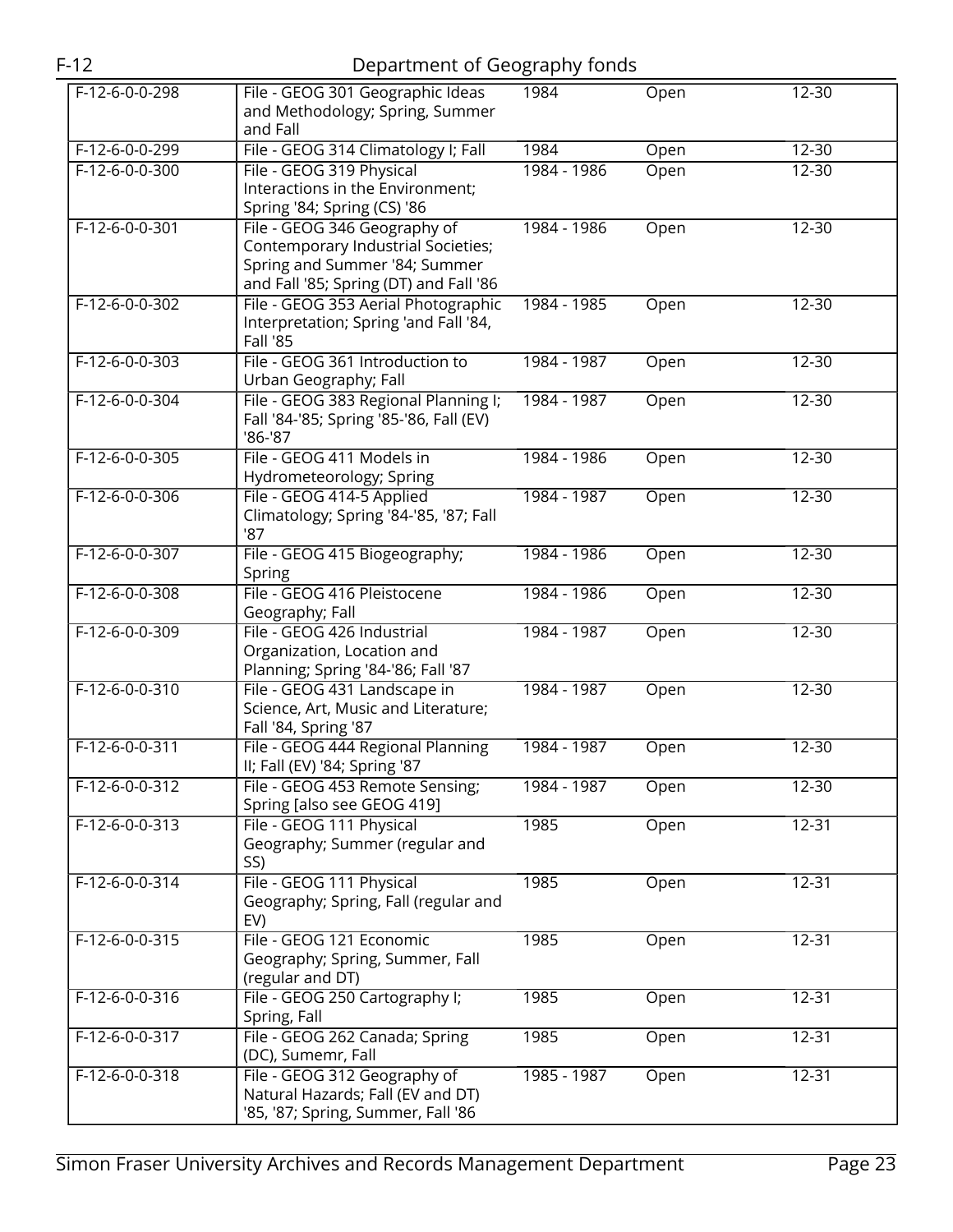| $F-12-6-0-0-319$ | File - GEOG 313 Geomorphology;<br>Spring, Summer '85; Summer, Fall | 1985 - 1986 | Open | $12 - 31$ |
|------------------|--------------------------------------------------------------------|-------------|------|-----------|
|                  | '86                                                                |             |      |           |
| $F-12-6-0-0-320$ | File - GEOG 314 Climatology I; Fall                                | 1985        | Open | $12 - 31$ |
| F-12-6-0-0-321   | File - GEOG 315 Biogeography I; Fall                               | 1985 - 1987 | Open | $12 - 31$ |
| $F-12-6-0-0-322$ | File - GEOG 317 Soil Geography;                                    | 1985 - 1987 | Open | $12 - 31$ |
|                  | Spring and Summer (CS) '85,                                        |             |      |           |
|                  | Summer and Fall (CS) '86; Spring,                                  |             |      |           |
|                  | Fall '87                                                           |             |      |           |
| $F-12-6-0-0-323$ | File - GEOG 322 Geography of                                       | 1985 - 1986 | Open | $12 - 31$ |
|                  | Primary Activities; Spring '85-'86;                                |             |      |           |
|                  | <b>Fall '86</b>                                                    |             |      |           |
| F-12-6-0-0-324   | File - GEOG 323 Geography of                                       | 1985 - 1986 | Open | $12 - 31$ |
| $F-12-6-0-0-325$ | Manufacturing; Fall<br>File - GEOG 324 Geography                   | 1985 - 1986 | Open | $12 - 31$ |
|                  | of Transportation; Spring and                                      |             |      |           |
|                  | Summer, (CS); Spring and Fall                                      |             |      |           |
| $F-12-6-0-0-326$ | File - GEOG 325 Geography of                                       | 1985 - 1987 | Open | $12 - 31$ |
|                  | Tertiary and Quartenary Activities;                                |             |      |           |
|                  | Summer '85; Spring, Fall '86, '87                                  |             |      |           |
| F-12-6-0-0-327   | File - GEOG 343 Geography of                                       | 1985 - 1987 | Open | $12 - 32$ |
|                  | Transitional Societies; Spring, Fall                               |             |      |           |
|                  | '85; Spring '87                                                    |             |      |           |
| $F-12-6-0-0-328$ | File - GEOG 344 Geography of                                       | 1985 - 1987 | Open | $12 - 32$ |
|                  | Modern Industrial Societies; Fall '85,                             |             |      |           |
|                  | Summer '86-'87                                                     |             |      |           |
| $F-12-6-0-0-329$ | File - GEOG 369 Human                                              | 1985 - 1986 | Open | $12 - 32$ |
|                  | Microgeography; Spring '85, Fall '86                               |             |      |           |
| F-12-6-0-0-330   | File - GEOG 375 Historical                                         | 1985 - 1987 | Open | $12 - 32$ |
|                  | Geography; Fall '85, Spring (EV) '86;<br>Summer (EV) '87           |             |      |           |
| $F-12-6-0-0-331$ | File - GEOG 382 Population                                         | 1985 - 1987 | Open | $12 - 32$ |
|                  | Geography; Spring '85, Fall '86-'87                                |             |      |           |
| F-12-6-0-0-332   | File - GEOG 423 Geogpahy of                                        | 1985 - 1986 | Open | 12-32     |
|                  | Tourism and Outdoor Recreation;                                    |             |      |           |
|                  | Fall '85, Spring '86                                               |             |      |           |
| $F-12-6-0-0-333$ | File - GEOG 460 Selected Regions                                   | 1985        | Open | 12-32     |
|                  | (Western Europe); Fall                                             |             |      |           |
| $F-12-6-0-0-334$ | File - GEOG 101 General Geography;                                 | 1986        | Open | $12 - 32$ |
|                  | Spring, Summer                                                     |             |      |           |
| $F-12-6-0-0-335$ | File - GEOG 111 Physical                                           | 1986        | Open | $12 - 32$ |
|                  | Geography; Spring, Summer<br>(regular and SS)                      |             |      |           |
| F-12-6-0-0-336   | File - GEOG 111 Physical                                           | 1986        |      | $12 - 32$ |
|                  | Geography; Fall (regular and EV)                                   |             | Open |           |
| $F-12-6-0-0-337$ | File - GEOG 112 Introductory                                       | 1986        | Open | $12 - 32$ |
|                  | Geology; Spring, Summer, Fall                                      |             |      |           |
| $F-12-6-0-0-338$ | File - GEOG 121 Economic                                           | 1986        | Open | 12-32     |
|                  | Geography; Spring (regular and EV),                                |             |      |           |
|                  | Summer, Fall                                                       |             |      |           |
| F-12-6-0-0-339   | File - GEOG 141 Social Geography;                                  | 1986        | Open | $12 - 32$ |
|                  | Spring (regular and EV), Summer,                                   |             |      |           |
|                  | Fall                                                               |             |      |           |
| $F-12-6-0-0-340$ | File - GEOG 250 Cartography I;                                     | 1986 - 1987 | Open | 12-32     |
|                  | Spring and Fall (EV), Summer '86-'87                               |             |      |           |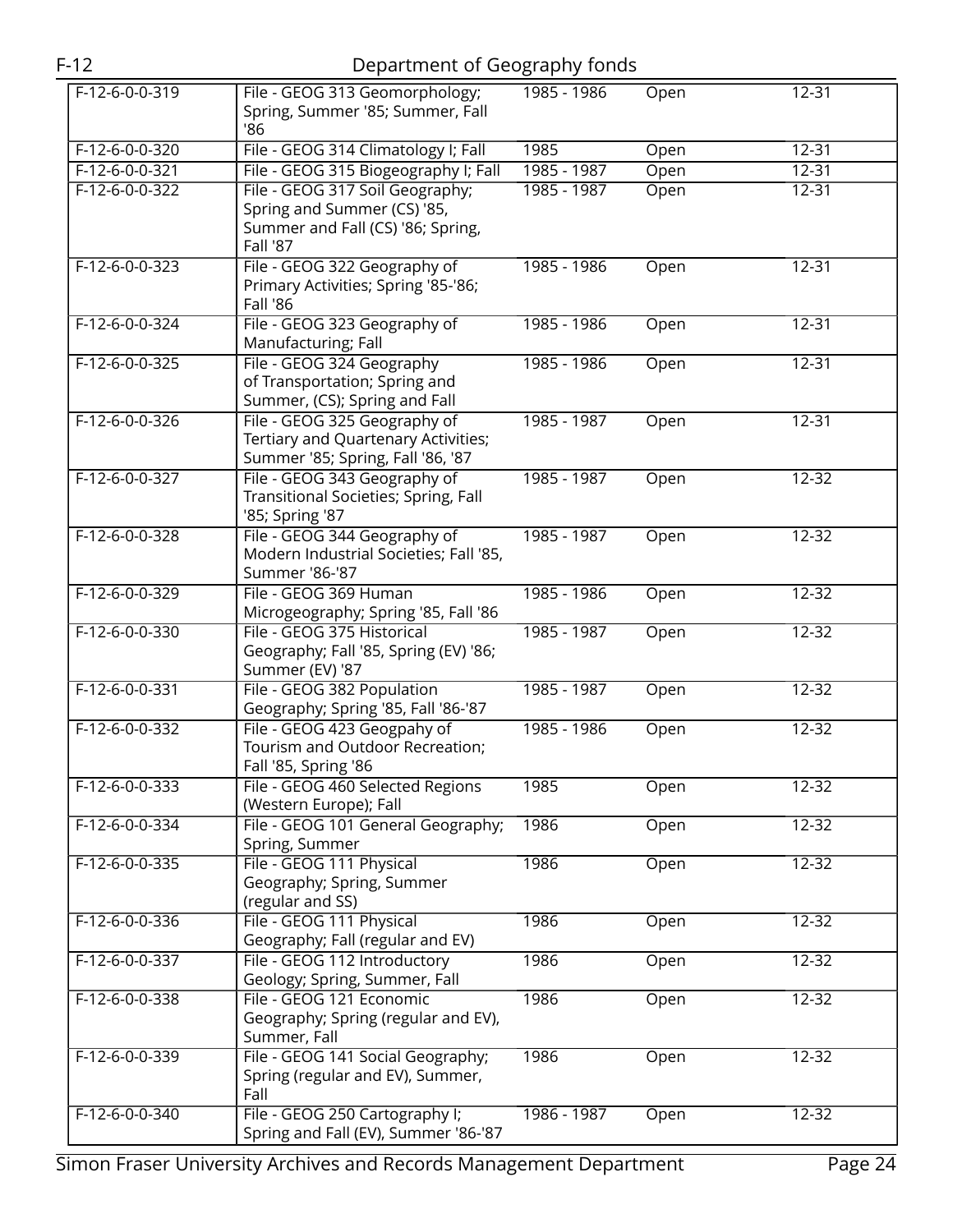| F-12-6-0-0-341   | File - GEOG 262 Canada; Spring<br>(regular and DT), Summer, Fall                                                            | 1986        | Open | $12 - 32$ |
|------------------|-----------------------------------------------------------------------------------------------------------------------------|-------------|------|-----------|
| $F-12-6-0-0-342$ | File - GEOG 263 Selected Regions<br>(Africa); Summer, Fall '86-'87                                                          | 1986 - 1987 | Open | $12 - 32$ |
| F-12-6-0-0-343   | File - GEOG 265 British Columbia;<br>Spring '86-'87, Fall '87                                                               | 1986 - 1987 | Open | $12 - 32$ |
| $F-12-6-0-0-344$ | File - GEOG 301 Geographic Ideas<br>and Methodology; Spring, Summer,<br>Fall                                                | 1986 - 1987 | Open | $12 - 33$ |
| $F-12-6-0-0-345$ | File - GEOG 314 Climatology I; Fall                                                                                         | 1986        | Open | $12 - 33$ |
| F-12-6-0-0-346   | File - GEOG 315 Biogeography I; Fall<br>'86 and '87                                                                         | 1986 - 1987 | Open | $12 - 33$ |
| $F-12-6-0-0-347$ | File - GEOG 351 Cartography II;<br>Spring, Fall '86; Summer, Fall '87                                                       | 1986 - 1987 | Open | $12 - 33$ |
| $F-12-6-0-0-348$ | File - GEOG 353 Aerial Photographic<br>Interpretation; Spring and Fall '86;<br><b>Fall '87</b>                              | 1986 - 1987 | Open | $12 - 33$ |
| F-12-6-0-0-349   | File - GEOG 412 Quarternary<br>Geology and Geomorphology;<br>Spring, Fall                                                   | 1986        | Open | $12 - 33$ |
| $F-12-6-0-0-350$ | File - GEOG 101 General Geography;<br>Spring, Fall                                                                          | 1987        | Open | $12 - 33$ |
| $F-12-6-0-0-351$ | File - GEOG 111 Physical<br>Geography; Spring                                                                               | 1987        | Open | $12 - 33$ |
| $F-12-6-0-0-352$ | File - GEOG 111 Physical<br>Geography; Fall (regular, EV, SEN)                                                              | 1987        | Open | $12 - 33$ |
| $F-12-6-0-0-353$ | File - GEOG 112 Introductory<br>Geology; Spring, Fall                                                                       | 1987        | Open | $12 - 33$ |
| $F-12-6-0-0-354$ | File - GEOG 121 Economic<br>Geography; Spring, Summer, Fall                                                                 | 1987        | Open | 12-33     |
| $F-12-6-0-0-355$ | File - GEOG 141 Social / Cultural<br>Geography; Spring (regular, EV, and<br>DT), Summer, Fall (regular, EV, and<br>Matsqui) | 1987        | Open | $12 - 33$ |
| $F-12-6-0-0-356$ | File - GEOG 262 Canada; Spring<br>(regular and EV), Summer (regular<br>and EV DT), Fall                                     | 1987        | Open | 12-33     |
| $F-12-6-0-0-357$ | File - GEOG 313 Geomorphology;<br>Spring and Fall                                                                           | 1987        | Open | $12 - 33$ |
| F-12-6-0-0-358   | File - GEOG 314 Climatology I;<br>Summer                                                                                    | 1987        | Open | $12 - 33$ |
| $F-12-6-0-0-359$ | File - GEOG 346DC Geography of<br>Contemporary Industrial Societies;<br>Fall (regular and EV)                               | 1987        | Open | $12 - 33$ |

### <span id="page-24-0"></span>Series F-12-7: Publications

Date: 1972 - 1985 (date of creation)

Scope and content:

Series consists of departmental publications, including course offerings booklets.

Physical description: 8 cm of textual records